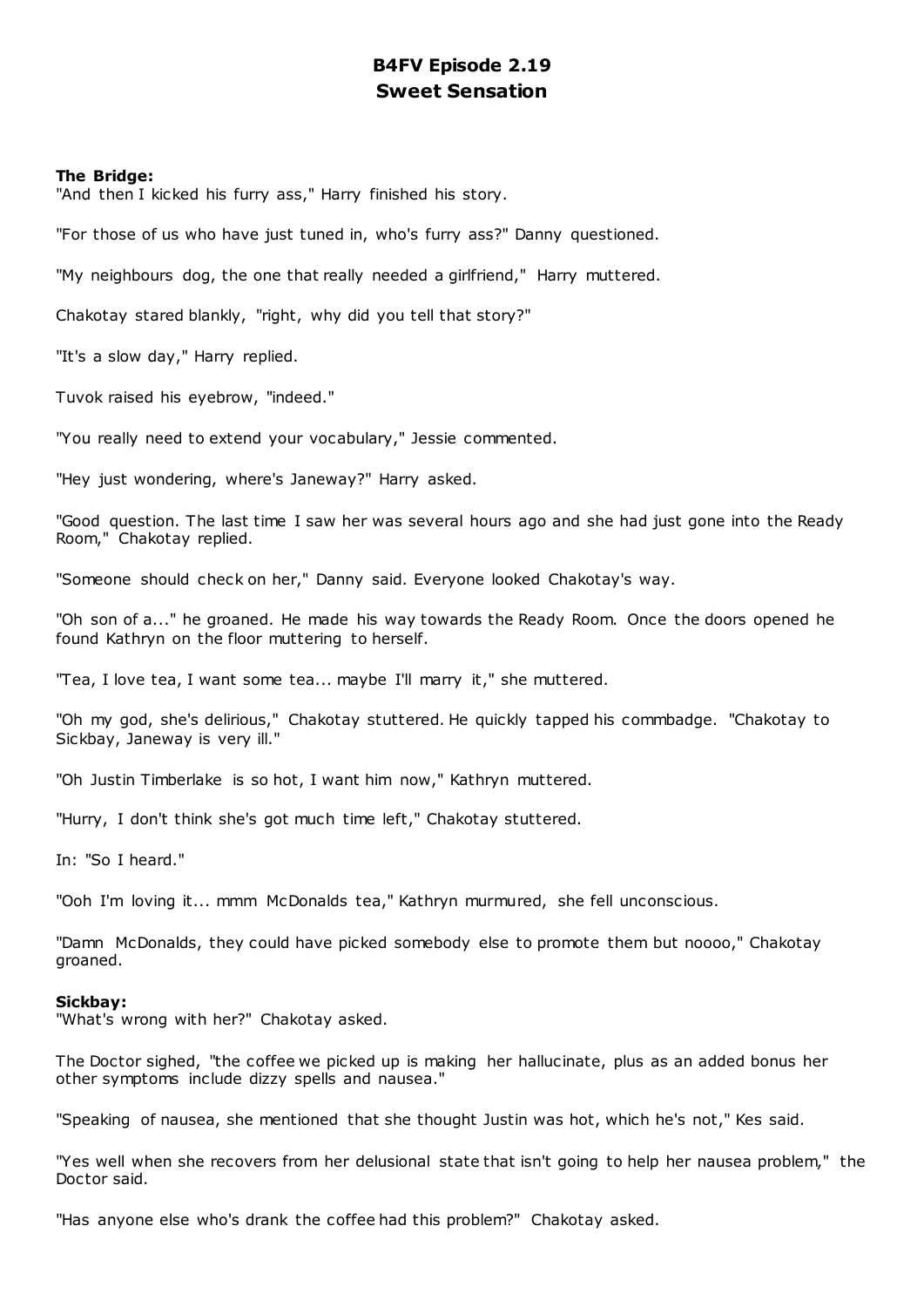"Well no, but the Captain exceeds everyone else's total share on her own in one day. She really should cut down to nothing until we can get some other kind," the Doctor replied.

"So what should we do?" Kes asked.

"Maybe sneak her decaf," Chakotay suggested.

"Only if you want to be killed," the Doctor muttered. "Her only chance of recovery is daily hypospray injections, and to lay off that coffee. Everyone else can drink it safely but just in case I think we should get rid of it."

"I'll get somebody on it," Chakotay said.

"How are we going to stop her from drinking coffee? Neelix has managed to put her off replicated coffee with some untrue sick story, and that stuff we got recently is the only supply left," Kes questioned.

The Doctor picked up a white box, "coffee patches are at the ready."

"You've got to be kidding. She's worse off on those, remember last time?" Chakotay grumbled.

## *March 2371:*

*Kathryn came out of her Ready Room, she sat down on her chair. "Captain, I must protest, we are going to a Kazon Nistrim ship to help them, it could be a trap," Neelix said.*

*"Don't bloody protest to me... leave me alone!" Kathryn screamed. Everyone looked her way. They saw a coffee patch on her hand, she kept rubbing it but it wouldn't come off.*

#### *Not long afterwards:*

*Kathryn was busy putting more coffee patches on her arm. Chakotay, Tuvok and James came in.*

*"Have a seat, now!" Kathryn yelled. She put another coffee patch on her arm as James sat down nervously.*

*"What's this about anyway?" James asked.*

*"Don't interrupt me!" Kathryn yelled. The three guys nearly got blown away by her yelling. "As I was saying..."*

## **Present Day:**

"Yes I remember," the Doctor said. "We have no choice though, it's either angry Captain or throwing up, delirious and collapsing Captain."

"Fine, do it but for the love of god let's hope another coffee supply is nearby," Chakotay muttered. He headed for the door, he stopped when he got there. "I never thought I'd hear myself say that."

#### **One hour later:**

Voyager drifted to the left to dodge the incoming torpedo. It missed by a mere metre, the second one however slammed into the shields. Voyager returned the favour with a phaser barrage. Both attacking ships took heavy damage, forcing one of them to retreat.

"Shields are at twenty two percent. They're weakening around Decks Ten to Fourteen," Tuvok reported. He dared to look up from his console. "Only one ship remains."

"Well I was told to fly upside down, not my idea," Danny quietly muttered. Everyone shook their heads like she was mad. Of course they were right. Just as the ship jolted again, she and her chair were shoved to the left. Naturally she fell right off it once it slammed into the step.

The culprit dropped to her knees so she could start hammering on the controls with ease. "Transfer weapons to the helm. I'll take care of these greedy bast..."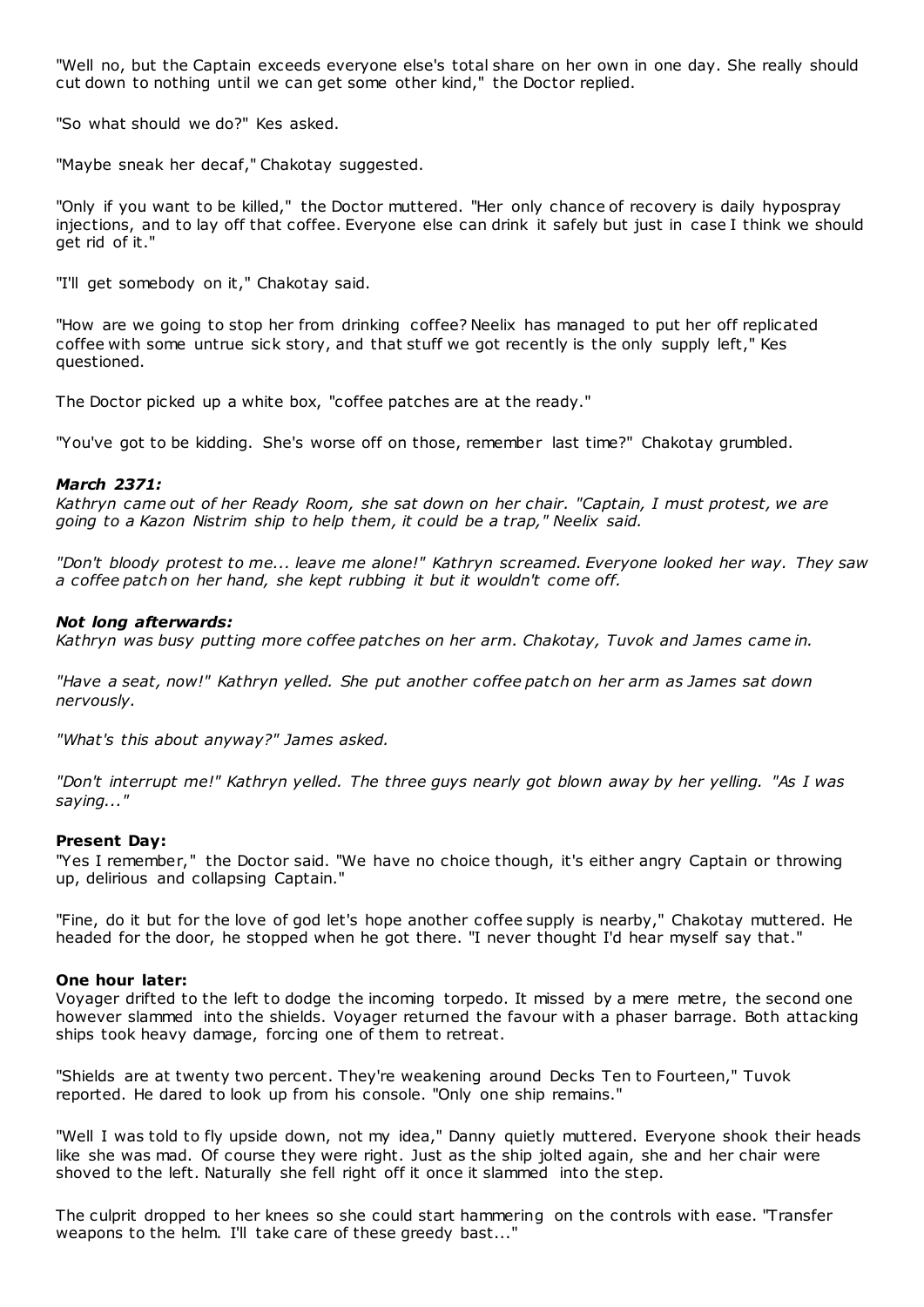"Captain?" Tuvok interrupted.

"Lieutenant?" Kathryn imitated with a forced raised eyebrow.

The Tactical officer reluctantly complied. Within only a second of doing so, Voyager lurched violently to its left. Everyone clutched onto something attached to the floor or wall to stop themselves falling to the other side of the bridge with Danny.

Anybody who could see the viewscreen in their predicament watched as phaser fire streamed endlessly at the lone Kazon warship. It tried to escape but it had no chance. Fires erupted, overtaking the ship within seconds. The phaser fire continued to fire at the debris.

"They're destroyed," Tuvok reported, still lurching to the side. "Captain stop, they are gone."

Kathryn's finger kept pushing at one particular panel. Nobody dared to say anything else, the braver ones just sighed.

The situation in Engineering was frantic . Some consoles were sparking out of control while a couple were even on fire. Smoke billowed out of the ceiling just at the entrance, one particular crewmember was busy trying to seal it.

B'Elanna joined two stressed crewmembers at the warp core. "I don't get it. The Kazon rarely bother us now, what's the big deal?"

"Rumour has it the Captain's been told some grim news," one crewmember whispered to her.

"Great, that woman gets cranky when there's only a drop left in her coffee cup," B'Elanna sighed.

The other crewmember nodded, "I bet it's the menopause. She's not exactly a spring chicken is she?"

B'Elanna quickly had a look around to check if he was safe from a Janeway Glare or worse. "That's dangerous talk for a crewmember with no name. Keep it hush." He quickly nodded nervously. B'Elanna then noticed a crewmember nearby slap a name label on before going to fix a sparking computer. She shook her head.

"I'm Hogan," the other crewmember said, prompting a smirk from her. "How are we supposed to get home in one piece? Our Captain is either crazy when she's drinking coffee, or crazy angry when she's not."

"Well..." B'Elanna tried to think of an answer. She failed to notice the computer the labelled crewmember was working on had burst into flames. "To be fair it's when she's had too much or none, as long as none of those are happening, we should be okay." The crewmember was on fire at this point, and of course running around like a lunatic. Nearby engineers tried to stop him as his running was fanning the flames.

*First Officer's Log Stardate 45013: After picking five fights with Kazon ships I've relieved the Captain of duty. Of course I'm doing this log from Sickbay so I doubt that's even took. As there are thankfully no ships in the area we can repair the damage to the ship, and tend to the memorial service for Crewman Summarke. As he was a good friend of mine I hope that my trip to Sickbay hasn't made me miss it.*

"Is that a pun or a differently spelt joke name to hint that he was a red shirt?" the Doctor asked.

Chakotay stared at the hologram as he finished fixing his nose. "No, that was his name."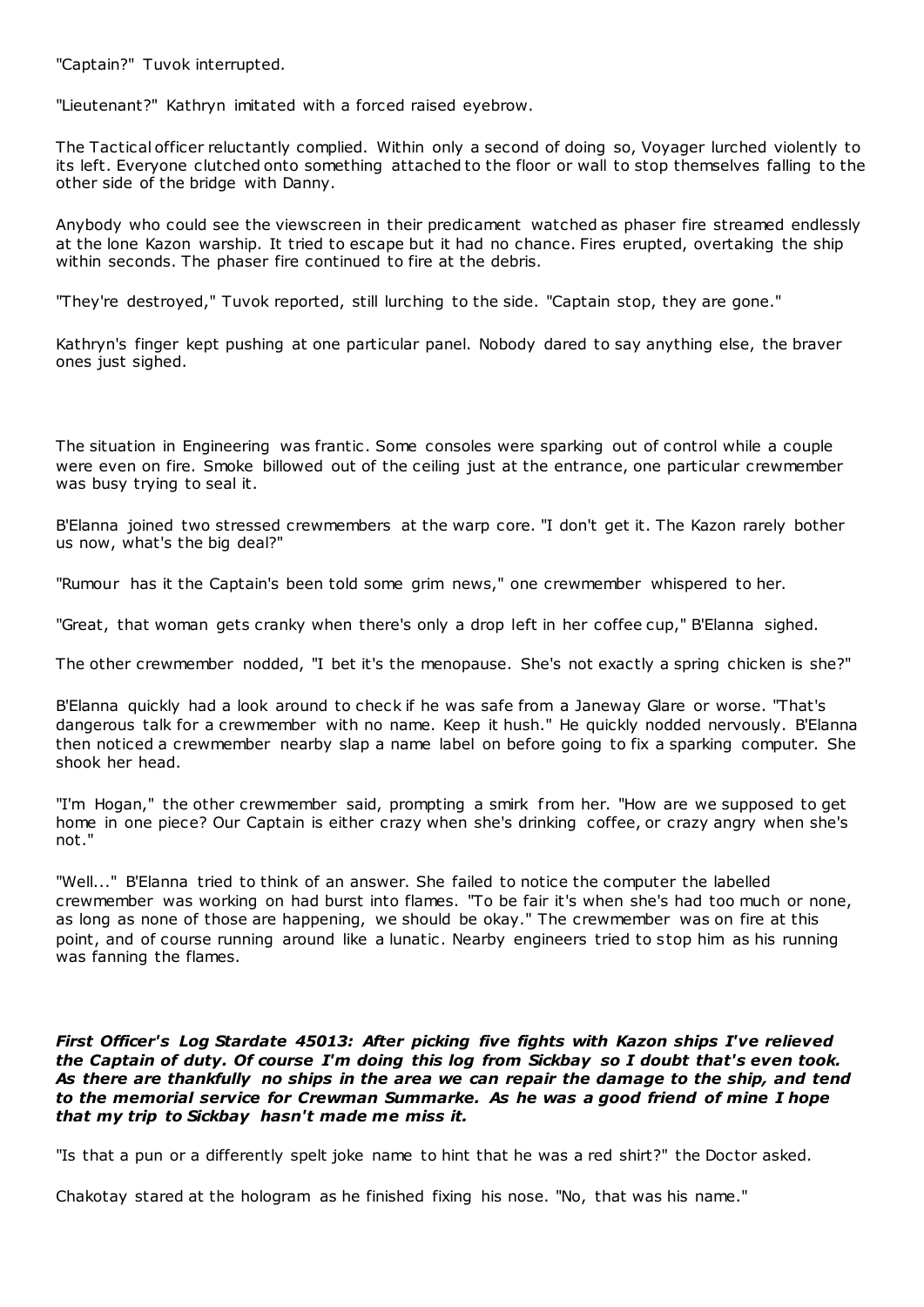"Curious," the Doctor said. "I'd better double check with the morgue attendant." He walked away to his office.

"So that's a no about missing the memorial then," Chakotay commented Kes' way.

She smiled, "I don't think the Captain's the right person to conduct a funeral right now."

Chakotay's eyes widened as the image of Kathryn tossing the body into an airlock *randomly* popped into his head. "I'm starting to consider telling her the replicated coffee hasn't really been changed to Neelix's leola tinted coffee recipe."

Kes didn't look so sure. "That wouldn't stop us from having future funerals."

"No, but the way Neelix has been cooking lately, I could live with the next one being his," Chakotay commented as he turned to leave. "If we don't do something we'll run out of room in the morgue."

# **The Bridge:**

"What can we do? Everywhere we went to go find coffee, the Captain would see a Kazon ship and fire on them," Harry pointed out.

"I wonder why that is," Danny said thoughtfully. "Maybe the coffee bat was a trap, designed to hurt the Captain. Then we'd have no choice but to come here and be ambushed."

"This is Nistrim space," Neelix reminded her. "I tried to tell her but..." he pointed at his red and hairless chin.

Danny pouted, "I still could be right."

Chakotay shook his head. "While she's gone I've turned us around. We need to find something, anything to keep her distracted until we find something. Where is she anyway?"

"There's only one crewmember on this ship that would dare to escort her off the Bridge, Commander," Tuvok answered.

Chakotay looked a little impressed, "good job Tuvok. So you took her to the Brig?"

"It would have been illogical for me to do that. I was needed to take command in her absence," Tuvok said.

Tom and Harry chuckled quietly, Chakotay just smirked instead. "I see, so you're scared of her too?"

"Vulcans do not experience fear," Tuvok's eyebrow raised.

"Vulcans usually don't have to deal with Kathryn Janeway on coffee withdrawals," Chakotay said. "You didn't ask Sid, did you? He'd never take her to the brig, he'd just stand there as a punch bag."

"No," Tuvok answered. "For some reason the crewmember I picked calmed her down, it was easy."

Chakotay sighed, he knew who he meant now. "Right, that should keep her occupied for a while. Lets get this coffee hunt started." Everyone nodded.

# **Meanwhile:**

Kathryn had attached herself to her detainee's arm, he looked a tad uncomfortable as a result.

"It's not as if I started it," she was saying. "Those Kazon just need to know their place and it's certainly not where the coffee is."

"I'll kick myself later for asking this, but what happened to the coffee you got from those aliens?" James asked while pulling a face.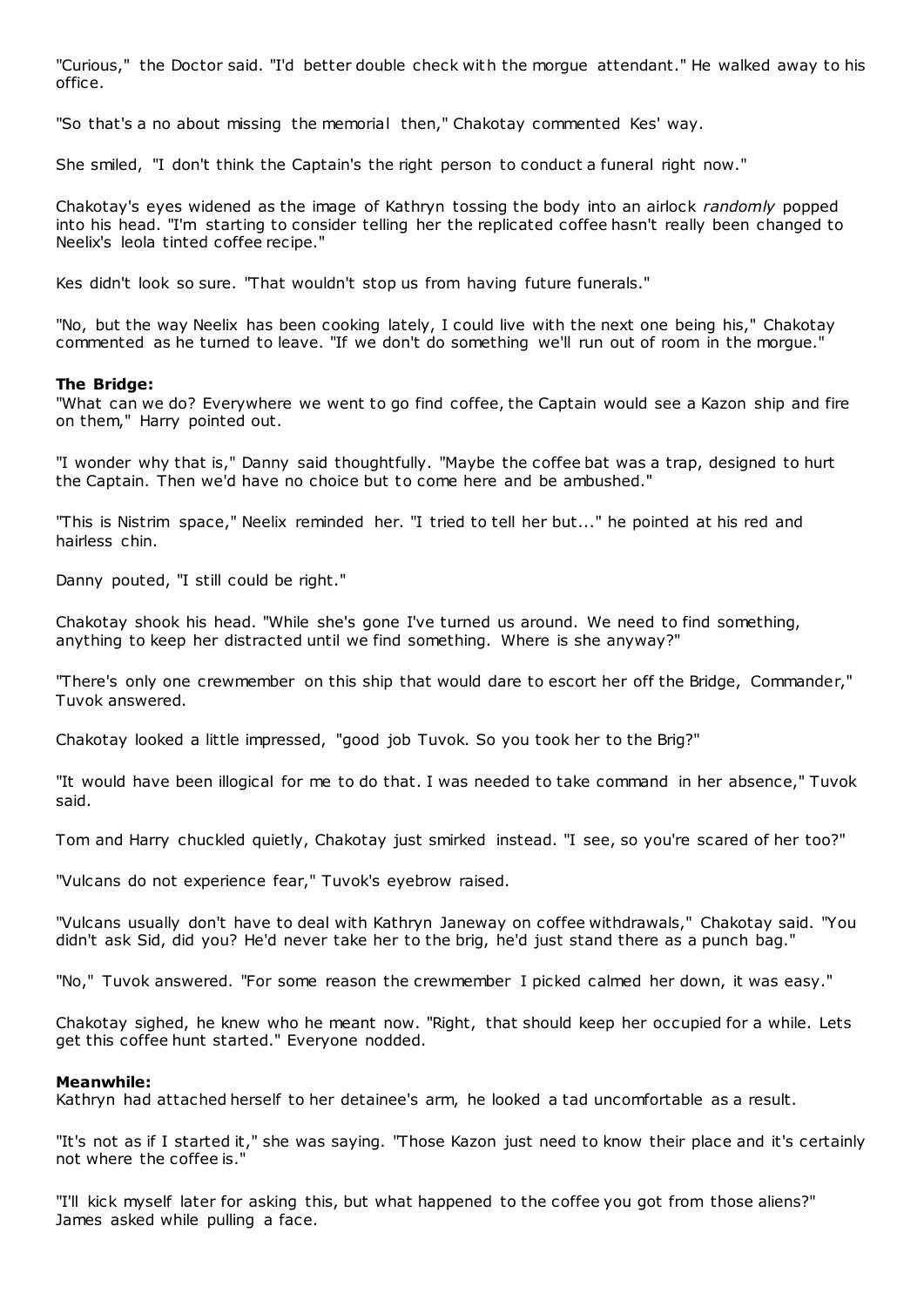He knew he'd regret it as Kathryn started to get angry again, the hand not attached to his arm clenched. "Neelix happened to it. He found it and decided to use it in his stupid leola recipes. That reminds me, can we take a detour? I'd like you to do your beloved Captain a favour."

James tried his best not to laugh. "Surely you can hit Neelix yourself?"

Kathryn gasped, but in such a way that made James think she did it mockingly. "Of course! But if I hit him he'll whine and cry. If you hit him he'll be too unconscious or dead, your choice, to whine and cry."

"Uh..." was all James could say to that, not that he had much time to say anything more.

"Besides, I don't want to hit him myself. I dunno where he's been," Kathryn said in a disgusted voice.

James glanced away from her at the wall to hide that he was offended. "No, who would?"

Kathryn smiled and patted him on the arm, completely oblivious to his mood. "That's my boy."

James tried to stop himself from shuddering, she'd notice it if he did. "You really have to stop saying things like that."

Kathryn stopped, forcing him to as well. "Saying things like what, my sweet baby-waby?" She looked a bit shocked, "oh, you got a little something..." The hand she had spare went to her mouth and to his horror she spat on it.

Luckily before she could move that hand anywhere near him, the named crewmember from Engineering approached them. His eyes were wide because of what he was seeing, but not as much as James' were.

"Captain?" Hogan stuttered.

"Oh thank god," James groaned.

Kathryn's bad mood was back in an instant, she glared at the man who saved him. "What? This better be important!"

Hogan briefly glanced at the very uncomfortable James, then back at her. "More important than molesting your people?"

Kathryn pulled a disgusted face, "ew, get your head out of Neelix's wok before you come to me. Okay?"

"Right, I figured someone should talk to you instead of getting um... licked to death," Hogan said, again glancing at James.

He couldn't stop it this time, he shuddered for a good ten seconds. Kathryn pouted at him. "Aaaw," she cooed, rubbing his arm. Her head turned to glare at Hogan again. "Hurry it up then, my baby's getting cold."

James rolled his eyes, "please stop."

Hogan sighed, "that's kinda what I wanted to say. I don't understand why you're always fighting with the Kazon. All they want is food and water. Why are you making such a stink over replicators and transporters?"

"I beg your pardon!" Kathryn snarled, smoke started to rise from her.

Hogan ignored that for now, "if we just give them what they want, they'll leave us alone. What's one replicator compared to our lives?"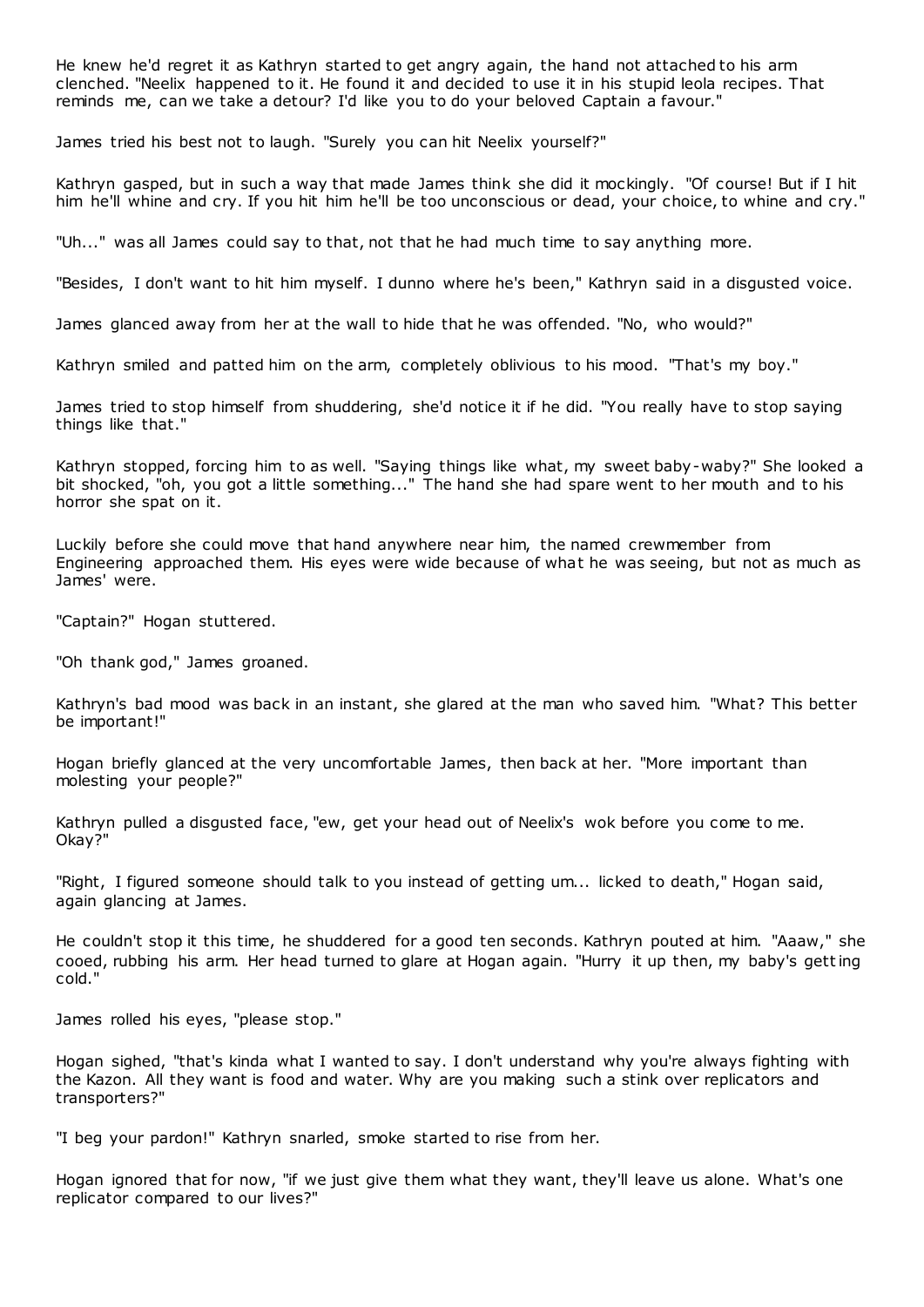"Oh go and get eaten by a cave monster," Kathryn spat at him. James and Hogan gave her the same confused look. She saw Hogan's first so she scowled in his face. Then she looked at James' and her bad mood disappeared instantly. "Aaaw," she cooed, her hand reached out to pinch his cheek. He recoiled from it just in time.

Hogan rolled his eyes and walked away shaking his head. "That's the most ridiculous death threat I've ever heard. As if that would happen."

"So where were we?" Kathryn asked in a sweet voice.

James laughed very nervously, he pointed at a nearby door. She looked over to it, read the word on the door and gasped.

"Traitor!" she snapped. "And to think I was going to clean your face, hmph!" To his relief she stomped off without him.

## **The Bridge:**

Chakotay groaned into his hand. "Why, you were so close."

"Well it was either me guard her in the brig or you put up with her on the bridge. I know which one I preferred," James answered. Chakotay's hand moved so he could stare back with narrowed eyes. "You weren't the one getting a coffee facial scrub, so I figured..."

"That'd you be selfish as always," Chakotay hissed. "There's only one of you and eight of us, needs of the many..."

"That's nice Chakotay, save that speech for later when I'm asleep or something, okay," James said as he walked back to the turbolift.

Chakotay clenched his jaw. "I'm really starting to see the resemblance," he grumbled to himself.

"Chakotay!" Kathryn's voice screamed from the Ready Room. He cringed as he thought she had still managed to hear him. "I need a shoulder rub... NOW!"

Danny quietly snickered to herself, or she thought it was quiet anyway. Chakotay death glared the back of her head.

"Another one? I thought New Earth was behind you," Jessie said with a smile.

Chakotay walked over to her, smiling a little too smugly. "Careful Jessie, I know more embarrassing New Earth stuff about you."

Jessie seemed a little confused. "I don't remember doing anything as bad as rubbing Janew... oh," her face went bright red. "I'd hardly compare the two."

Chakotay nodded, "you're right, mine's not even close."

Danny swung her chair around, cupping her chin in her right hand even though her elbow had nothing to lean on. Curiosity was all over her face. "Oh really? Know something I don't?" Harry rolled his eyes.

"Ugh, I'll never live that bad hair day down," Jessie muttered seriously. Chakotay frowned as her hand went up to check her hair, Danny meanwhile looked very disappointed. "I blame those plasma storms."

"Yes that's what I was talking about," Chakotay sighed.

Kathryn appeared at the Ready Room door, her hands were on her hips. "I'm sorry. Instead of saying *get in here now*, I must have said *stand around and do sod all*. That's my mistake."

Chakotay cringed, he knew what was coming next. His ear was pulled backwards, the rest of him soon followed.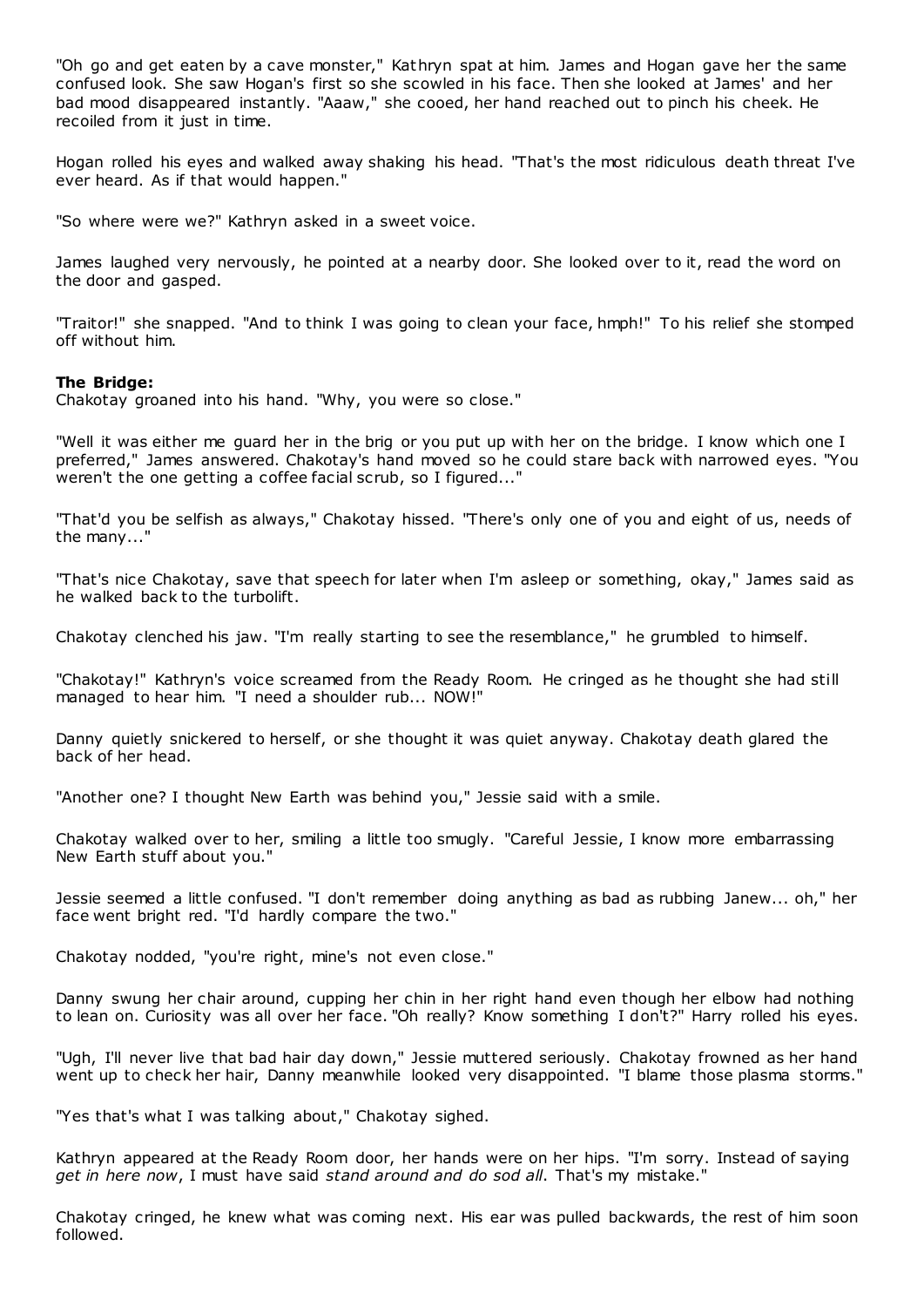# **The Ready Room:**

Only ten minutes later Kathryn was busy ranting and pacing. Chakotay just sat there rubbing his stretched ear.

"And then Hoggie said I was fat. Me? At least I think that's what he meant with the licking comment," Kathryn rambled. Her attention drifted elsewhere while Chakotay's face grimaced at what she just said. "As if I'd eat my Jamesy. He's my world. Maybe that's why my boy was mean, I'll let him off and send him a pressie."

"Um," Chakotay barely made a sound, he was getting more and more disturbed by the second.

Kathryn stared at him in confusion, "what were we talking about again?"

"About how great that shoulder massage was," Chakotay lied, hoping that she'd forget that hadn't happened yet.

Kathryn smiled, "yes it was." Her hand went to her shoulder which still felt a little sore. "A bit rougher than usual."

Chakotay's eyes shifted nervously, "yeah well I'm a little tense too." He regretted saying it when Kathryn pouted and started to close in on him. "I'm fine now though. So, er Kazon. Eugh they're bad."

"You're being weird," Kathryn frowned. Chakotay's eyes widened. "I hope Hoggie wasn't suggesting I give stuff to the Kazon for free. The only thing I'd send them is James and maybe a bad haired Jessie."

Chakotay had to rest his wide eyes for a moment, they were starting to hurt. "I'm sure Seska would be thrilled with both. Hogan is a Marquis, he doesn't understand the Prime Directive but he definitely wasn't suggesting giving the Kazon gifts."

"Maybe give them Neelix's leola root stew," Kathryn said. Her head shook, "I'm sorry what? Who's Hogan?"

Chakotay sighed in frustration, "it may not be the best plan, but he does have a point about something. We're not protected by the Federation out here, we're only one ship. In order to survive we may have to bend the rules a little. I mean we have worked with Damien and his crew twice before, the Kazon wouldn't be that big a deal after that."

"We did? When, why?" Kathryn stuttered.

Chakotay shrugged, "I dunno, something about a fruit and a race. I can't remember. My point is maybe we should consider getting an ally out here, at least until we're safely out of Kazon space."

"Pfft the Kazon, I had forgotten they even existed until they tried to take my coffee," Kathryn grumbled. Chakotay worried she was getting angry again. "We're doing fine, we don't need some old Christmas decoration headed morons to help us out."

"What?" Chakotay said.

"If we allied ourselves with one moron group, the other Kazon ass hats would only just bitch. It would probably make things worse," Kathryn said irritably.

Chakotay shook his head, "I doubt it. To the Kazon we're a treasure trove of technology and something to be afraid of. Alone they can still send a few ships and give us a bad day though. If we ally with one of the better sects they may give us a wide berth."

"I don't think I've ever seen any Kazon women," Kathryn said.

Chakotay groaned, "sects. Better S E C T S."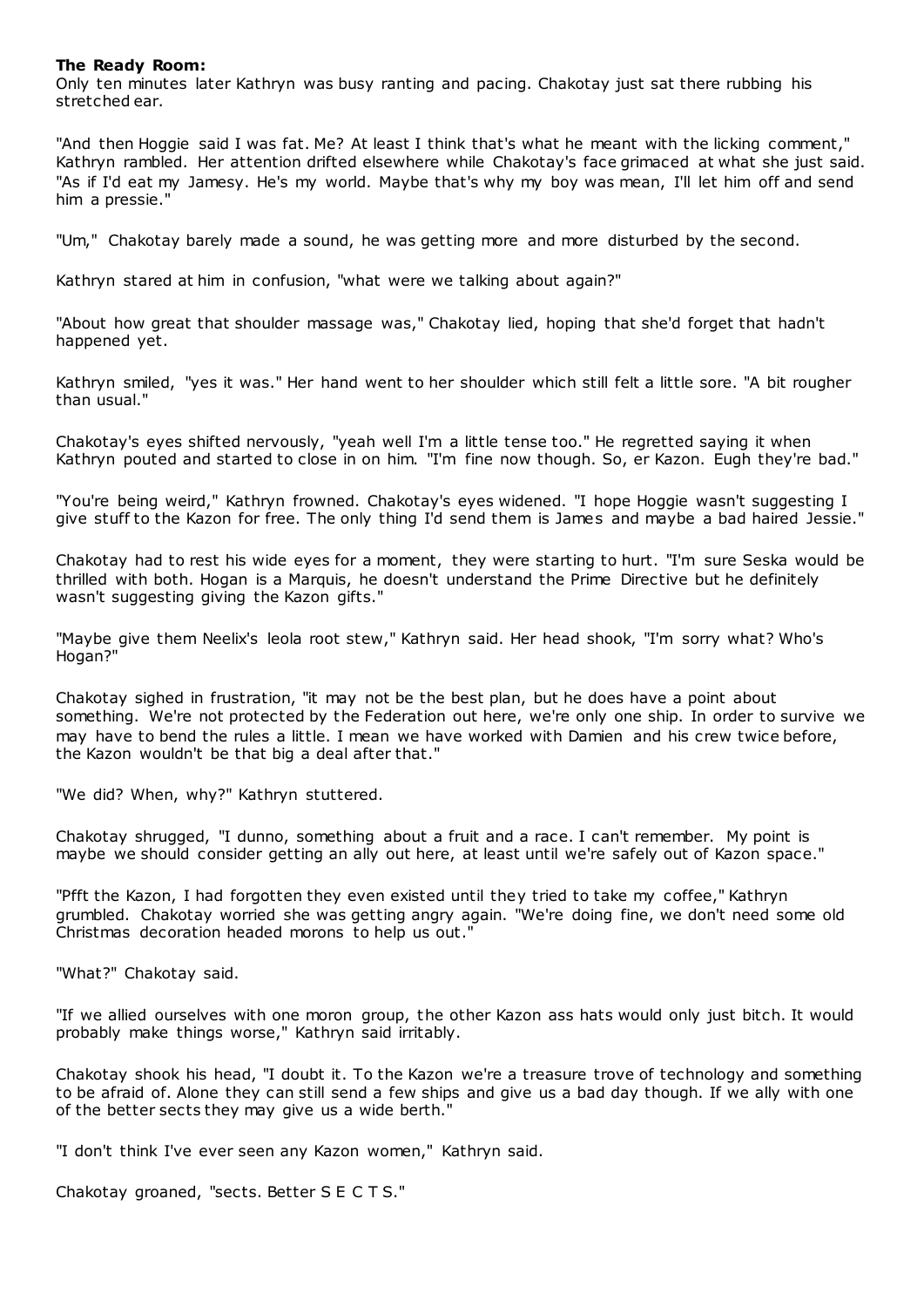"Oh." Kathryn rolled her eyes, then an idea popped into her head. She smiled maliciously. Chakotay grew even more worried than before. "I imagine once we leave their space, our chosen ally will be hated amongst the rest of the Kazon."

"Oh dear," Chakotay sighed.

Kathryn giggled evilly, "oh Chakotay, I didn't know you were such a fiendish and clever man."

"Um, that's not what..." Chakotay stuttered nervously.

Kathryn stopped laughing, she gave him a stare that made him freeze. "This will teach them for messing with Kathryn Janeway." She started laughing again, he laughed nervously with her but that only angered her further. "You still here?"

"No," Chakotay answered quickly, he ran out. Once he was safer outside, he wiped the sweat off his brow. Jessie turned her chair around to look at him. He stared back with a little fear in his eyes. "I was wrong, I don't see the resemblance," he said quietly. Jessie looked confused and was a bit unnerved by the look in his eyes. "On a completely unrelated note, tell James all is forgiven. He's not even close."

"Huh?" Jessie said.

"Not even close," Chakotay mumbled to himself as he returned to his chair.

# **The Conference Room:**

Most of the senior staff sat around the table, everyone was relieved that Kathryn wasn't one of them. Chakotay still looked as unnerved as he did before.

"An alliance with the Kazon?" Tom stuttered.

Chakotay sighed, "more like an exchange. We give them a helping hand if they're under attack, in exchange they give us a safe passage through their space."

On the wall panel the Doctor frowned, "wait, we're still in Season Two right?"

Chakotay groaned into both of his hands, "I don't care anymore."

Tuvok wasn't quite sure where to start with all of this. He settled on the easiest one for now, "the Kazon are only interested in stealing our technology. If we proposed an alliance, they would most likely demand it."

"I dunno, Seska was definitely keen on making an alliance between us and the Kazon," Tom said.

Jessie pulled a face in his direction, "is that what she was doing? I thought she was just trying to whore herself around."

"Well apart from James, she does have a sleeping with the boss thing going on," Tom sniggered.

Chakotay moved his hands away from his face, "James, you have my permission to kill." Tom's eyes widened in horror.

James just shrugged, "I didn't think I needed it."

B'Elanna smirked between him and Chakotay. "Tom does have a point..." She waited until Chakotay glared at her before continuing, "about the alliance part. She originally gave away the replicator to curry our favour with the Nistrim."

"Again, I thought she was just trying to impress that Maj Colour," Jessie said, rolling her eyes.

"Could have been both," Chakotay muttered. "Fine, so you're suggesting that we ally ourselves with a different sect to annoy her."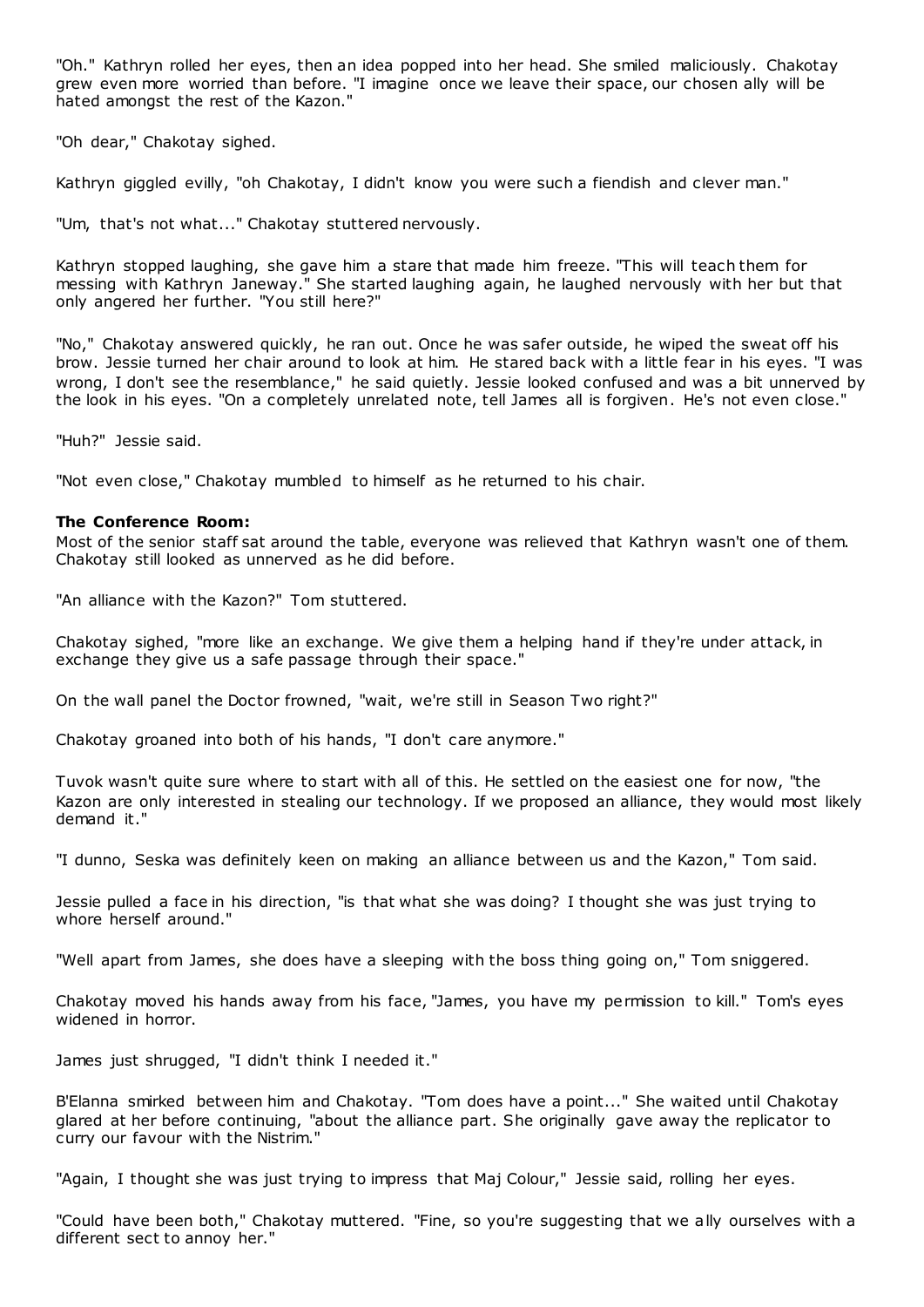"No, I'm suggesting that Seska be our first choice," B'Elanna smiled.

"You're kidding," Chakotay laughed half heartedly.

James' shoulders slumped, he shook his head. "I think I'd rather ally with Damien."

Harry didn't look so sure about that. "It wouldn't really benefit him. Also he's annoying."

"It would be best to consider every option," Chakotay said quickly. "We should though see this as an excellent distraction for the Captain, while we meanwhile searc h for some coffee supplies."

"Oh so we're not really doing that alliance thing, we're just humouring her? I'm lost," Harry questioned.

"No we are, I just think we'll do the opposite if we let our coffee-less Captain handle it," Chakotay answered. "Hopefully she won't have made an enemy out of the entire quadrant by the time we find some coffee."

"The original second season we were dealing with sentient robots, martial law towns and holodeck malfunctions," Tom muttered.

Chakotay stared at him, in fact everybody did. "What's your point?" B'Elanna asked.

"I don't know yet, ask me at the end," Tom said warily.

## **Meanwhile:**

The entire room was filled with rabbit themed things. Even the walls had rabbits all over them. Damien sat on his rabbit bean bag, thoroughly reading and enjoying a book. That book was probably the only thing that didn't have a rabbit on it.

"Oh I would have sent the little girl in anyway," he cackled. His finger turned the page.

The door opened for a panicked Johnny, he dashed inside. "Sir, emergency."

"Hang on. I'm a few years behind on my villain research. I want to know if any fictional villains are smarter and more evil than me," Damien said without looking up. When he did he smiled darkly, "there's none yet."

"That's nice sir, but there's a problem," Johnny said.

"I'd rate these guys higher if they didn't make the kids do some talent show first. Just chuck em in and start with the killing," Damien muttered. He flicked through the next hundred pages. Johnny tried to read the cover of the book but he was too stupid. "Oh girl is on fir... oh," he looked disappointed.

"Sir an intruder," Johnny tried to interrupt again.

Damien glared at him as he tossed the book aside. "Yes I see that."

Johnny looked behind him nervously. "Where?"

Damien rolled his eyes, "I was talking about you. What's the emergency?"

"Oh my god, I'm the intruder," Johnny panicked again. He ran out of the room screaming, "guys, I'm the intruder. Do something, do something!"

"A killing arena sounds like a great idea. I need a giant holodeck," Damien muttered.

"No Myleene, anything but that!" Johnny screamed. Damien heard Myleene giggle rudely, it made him shudder.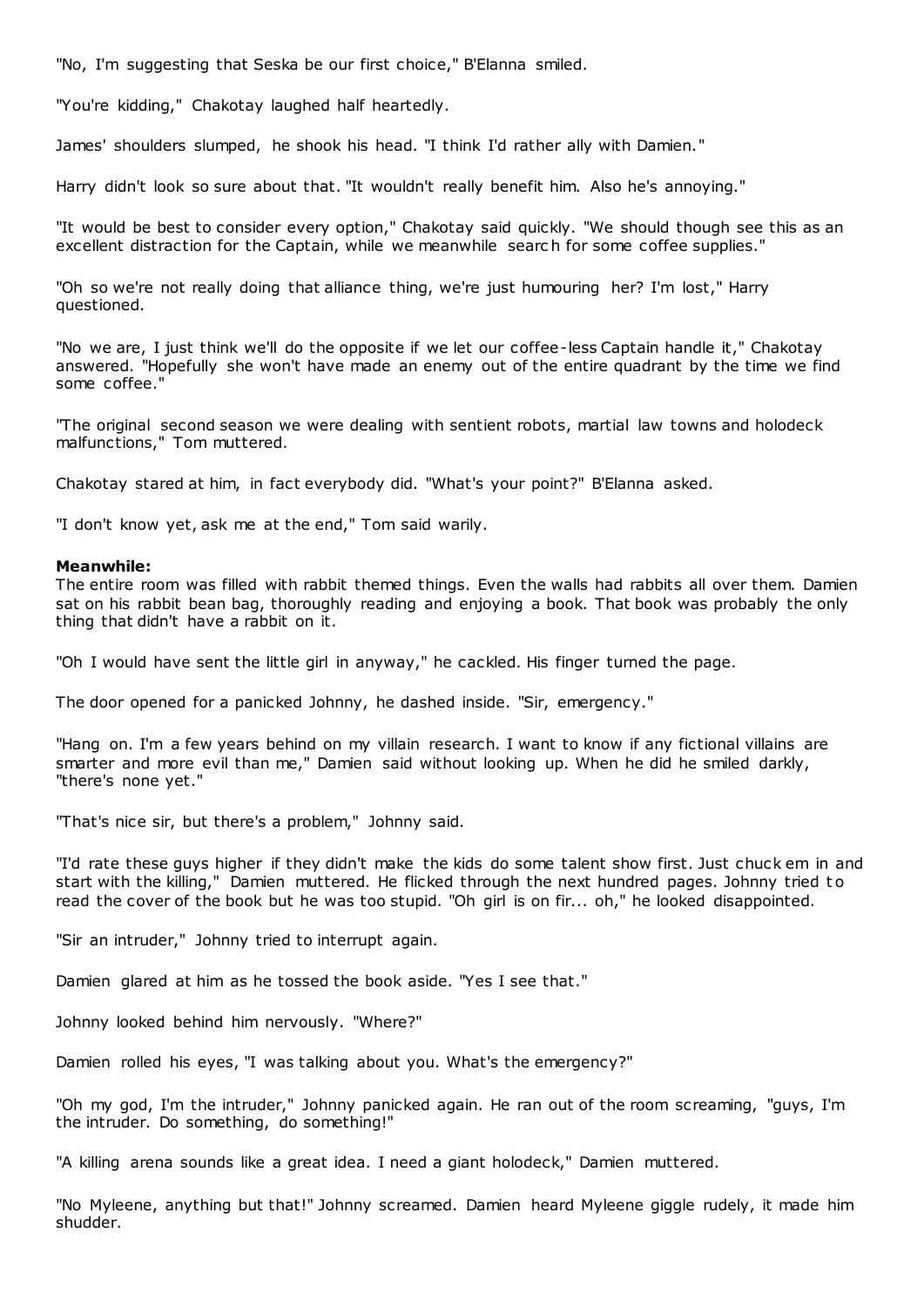He climbed out of his bean bag, it took him a few tries. The bridge was a few mere steps away. As he expected Johnny was in the middle of being molested by Myleene while the rest of the bridge averted their eyes.

"So what's the matter?"

Justin and Johnny Junior moved to one side, revealing Gareth sitting on the floor behind them. He looked a little flustered.

"What is it, and why is its hair like that?" Damien asked.

Justin shrugged, "he just walked onto the bridge. Shall we dispose of him?"

"Sir I'm Gareth, remember?" Gareth stammered.

Damien frowned, "no."

"Also," Johnny Junior said, pointing to the right. Another man was sitting on the floor, with his hands tied behind his back. "He claimed to be Justin's lover. I thought he was insane so..."

Damien shuddered, "of course he is." He walked over to the tied up one, "what did you think would happen when you boarded my ship, with such a ridiculous cover story to boot?"

"I've been on this ship for months. Remember?" the man stuttered. "I'm Pharrell Williams, remember? Justin... surely you remember, you made me so happy."

"Happy, happy, happy," Justin squeaked. Junior smacked him over the head, then wiped his hand on his trousers.

"Pharrell, never heard of him," Damien muttered.

"How, I'm still current. Nobody knows who Johnny Shentall or Myleene Klass is anymore," Pharrell protested.

"Who?" Johnny asked. Myleene tried to pinch his butt, he quickly evaded that. "Oh, that's me isn't it?" he laughed.

Myleene pouted angrily, "hey, I'm a TV star. I was a loose woman."

"Do you even know what that means?" Junior asked.

"Of course, I'll show you," Myleene replied. For some reason she started loosening her blouse. The entire bridge screamed at her to stop. "Aaw."

"I'll give you Johnny... literally," Damien muttered. "Fine, you're annoying so you're probably a crewmember I forgot about." He looked at Gareth, "still haven't a clue who this prick is."

"I was the pretty boy who didn't win Popstars," he said. All he got was blank stares. "I got a few number ones." Nothing changed. "That Bollywood themed video, no? I used to stammer a lot." Damien only blinked, everyone else forgot to. "Gareth Gates... Pharrell and I were in episodes not long ago, how can you forget!?"

Damien rolled his eyes, "so let me get this straight. It's been ten or so years and Justin is still the most famous and bloody overrated out of the lot of you?"

"I'm on TV," Myleene pouted.

Justin smiled, "see, that's proof that I'm actually awesome and you're all wrong for being mean to me."

"I was on TV too," Johnny complained.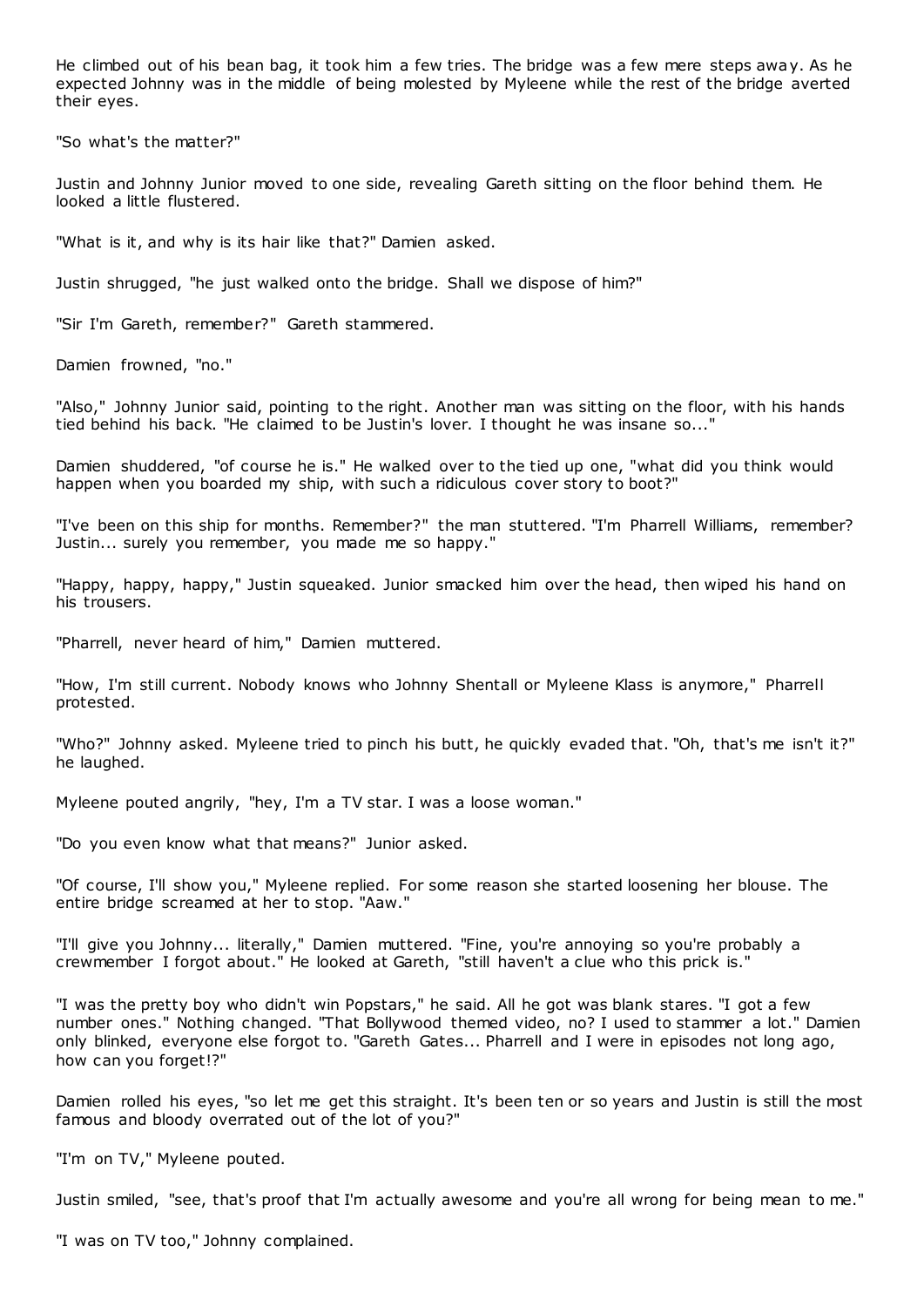"Like nine years ago *dad*, once," Junior groaned. "Nobody watched it either."

"This is unacceptable. How on earth am I expected to generate fear and respect with this bunch of has beens and Justin Timberlake?" Damien said desperately. The ship shook a few times, each time it was a little rougher. "Hmm, as usual it falls to me to carry this crew." Another shake made him a little irritable, "who dares interrupt my train of thought?"

Junior hurried to the nearest station. "It's the Kazon sir."

"Them again? Seriously how long does it take to leave their space? It's almost like they were supposed to be a series villain," Damien snarled.

Myleene was starting to cry, "I'm also smart. I outwitted a polishmen."

"Politician," Johnny Junior groaned.

Damien glared at him. "Who cares, just blow them out of the sky."

Justin quickly manned a different station. For some reason it made him smile. "See, I'm a man. I'm manning the Opps station." It beeped at him, probably telling him to shut up before his voice made the glass in it crack. "Oh, we're getting hailed. Shall we talk to them?"

"No, we *shall* not!" Damien snapped.

"Okeydokey," Justin grinned as he pressed a button.

To Damien's annoyance their viewscreen activated to show a random Kazon man. Luckily Junior was listening to Damien at least, everyone heard the weapons firing in the mean time. Damien and the Kazon recoiled in disgust at the view they were seeing.

"Oh quit your whining. I have to see that ugly mug every day," Damien complained at him while pointing at Justin. "And hear him too."

The Kazon held back his vomit for now. "You are the people who destroyed Apeple?"

"A pebble? You monster," Myleene hissed at Damien.

Damien was in the middle of another face pulling. He chose to roll his eyes to finish it off. "The first E was a symbol not a word, you don't pronounce it."

"So you admit it. Prepare to die," the Kazon hissed.

"Oh boo hoo. I have something better. I'll create a computer program that allows you to run your own software via it, but each new version will be more terrible than the last. You'll want to downgrade to the last version that worked for you, but you can't. The hardware won't even know it exists. I shall call it NeimadSoft EXP."

"But sir, that name's a little obvious isn't it?" Junior said carefully.

Damien snickered, "then I shall swap the two words around. No one will know the difference. I will be an unstoppable evil force, but to everyone I'd be harmless and a benefit to their lives. For now."

"That's the stupidest idea for an evil name I've ever heard," the Kazon said.

"What would you know *Apeple* sheep," Damien grumbled. "Why isn't he dead yet?"

The Kazon glanced behind him as smoke started to fill the room he was in. He stared at the FDA crew in a blind panic . "I can't die, not before my Indestructible Enveloper Six is fixed. " He brought out a PADD like device, but it was curved. "Look at it, my baby!"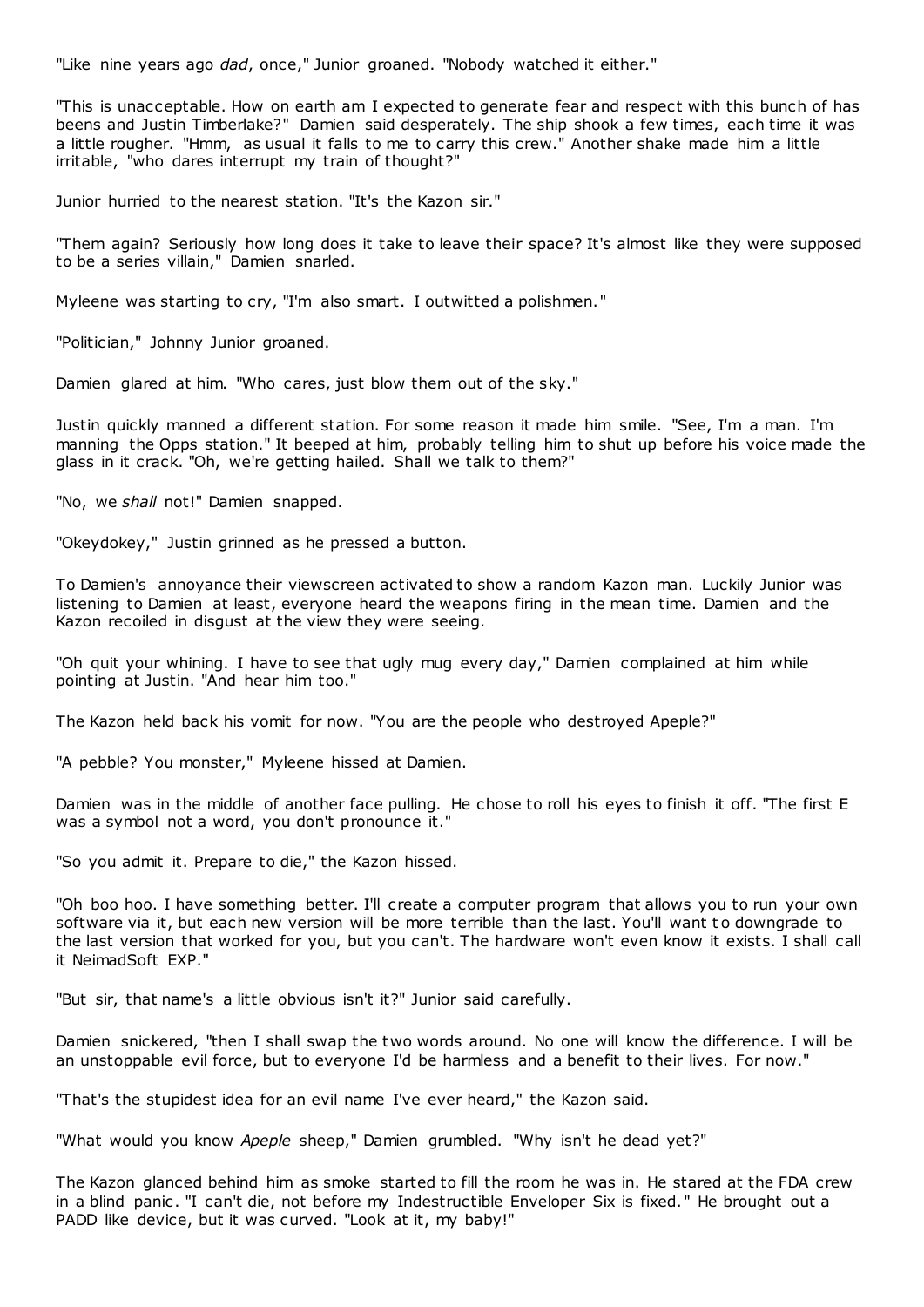"What did you do?" Johnny asked.

"Well I sat on it. It was in my back pocket, duh!" the Kazon answered as if it was perfectly normal and obvious.

Damien snorted into laughter. "Next you'll be telling me that it's a communication device that blocks its own signal, or that it sets your equipment on fire."

"Yeah about that," Junior said warily. "I haven't broken through their shields yet. That smoke isn't cos of us."

The Kazon glanced behind him again. He then noticed something off screen and ran off to it. "Ohno, my free MeThree album is on that one! I must switch on my Most Awesome Computer and synch it up before it's too late."

Damien looked more annoyed than amused now. "Wait. They made people take free god awful music with their devices?" A lot of the bridge started to cower, they knew what this meant. "They dare copy me? I'll give them a taste of their own medicine. Bathe in their own blo..."

"Sir, we killed them six episodes ago," Junior quickly reminded him.

Damien instantly calmed down. "Oh yeah."

The viewscreen fizzled off, not without hearing the Kazon one more time. "Oh this is much more convenient than dragging and dropping. I'd have been done already if I did that. I'm happy that this program assumes I'm an idiot, it's so user friendly."

"Wow, we're making sure we get all of the Apple insults out before it's too late," Damien commented.

"One more hit should get through their shields," Junior said.

Damien smiled darkly, "don't bother. Let them die in their own stupidity. The worst that could happen is they survive long enough to complain to the Monthly Mail."

Myleene gasped. "Oh, I love reading the Monthly Mail. It warns me about evil things and makes me smart when I read it."

"I didn't know they published it with just pictures and no text," Damien muttered. "Get us out of here." He then noticed no one was at the helm, he rolled his eyes and sat down at it.

"Sir, there's more ships coming for us and they're all yelling at us," Johnny said. "Oh god, they constantly swear. Beep, beep, beep to you too!" he yelled at the computer he was at.

"That's just the computer you moron," Damien groaned.

"Still shouldn't be so rude," Johnny pouted.

Junior looked a little embarrassed. "Um, there are ships coming towards us actually." His dad smiled smugly. "The lead ship has sent us a text only message."

"What are they bitching about?" Damien asked.

"Uh," Junior read his station. "For destroying our god, you will be destroyed as quickly as our god destroyed his competition. Sent from my Indestructible People Hu... Oh that's just the signature."

"Well you have to know what device your message sender owns," Damien said seriously.

"You do?" Gareth asked.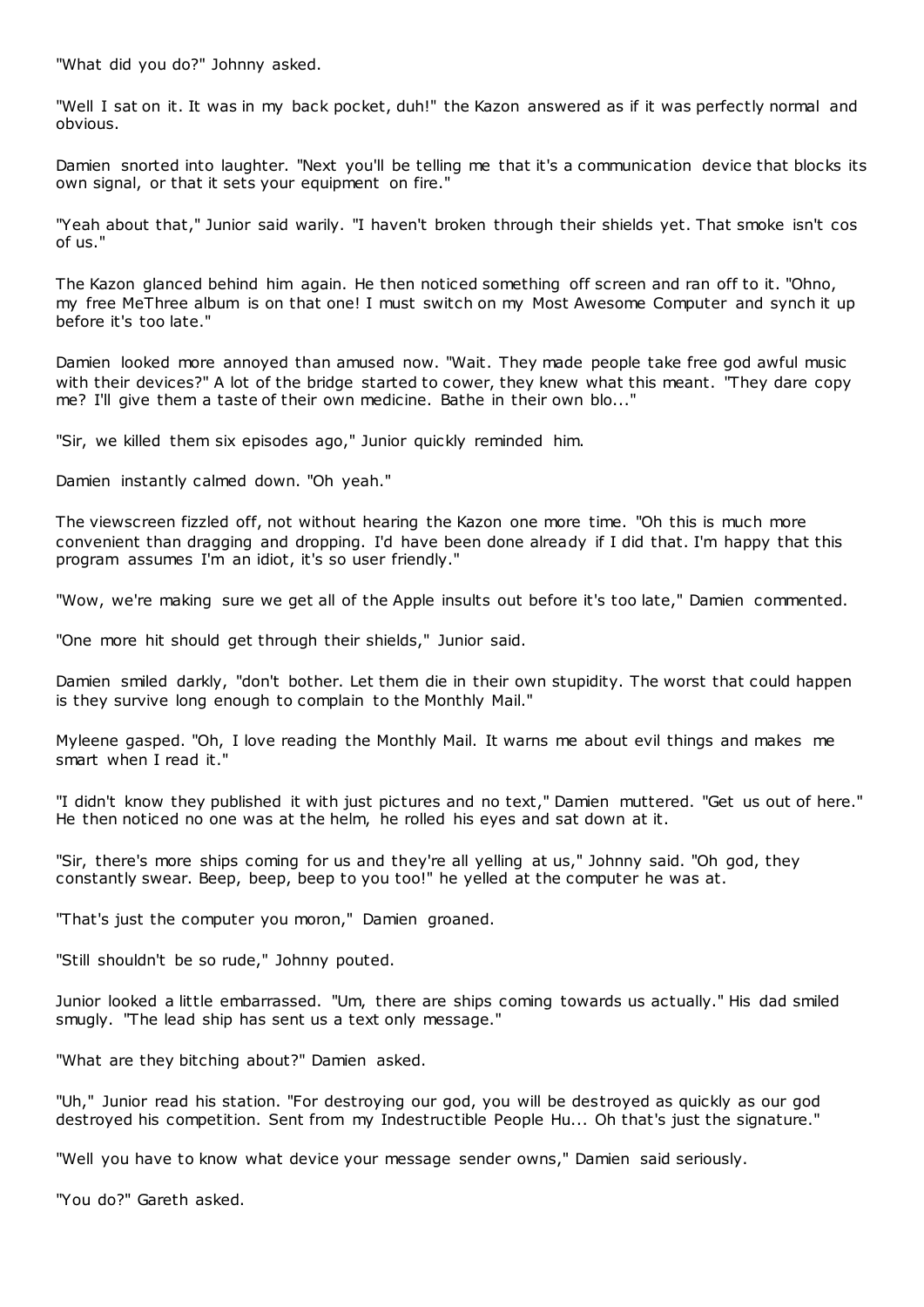Damien smiled, "of course. It makes removing people from your contacts so much simpler." His smile grew darker, "literally of course."

"Uh sir, they're getting closer and I doubt all of them have malfunctioning chargers," Junior warned.

"Fine. I'm setting a course..." Damien groaned. He typed in a new heading. "For Voyager."

Evil music swelled, but Damien wasn't impressed. He covered his ears, as did almost everyone.

"About dat base, about dat base," a nasally voice barely sang over it.

"Dear god. Rihanna has bred," Damien stuttered in fear. To make matters worse, Justin started singing along.

#### **Voyager:**

Chakotay's jaw was tightly clenched while the two people on the viewscreen smirked at him.

"This is interesting," Cullah sneered. "When Seska told me that Humans were looking for allies, I thought she was joking."

"Yeah she never was very funny," Jessie commented.

Seska's smirk managed to grow somehow. "Still a bit sore about getting James first, sweetie?"

Tom tried to stop himself from laughing, he had to pinch his arm to achieve it. Chakotay heard the resulting squeak and glared at him.

"Tom, Security!"

"Oh come on!" Tom stomped his foot. "I wasn't even an Ensign this long."

"What?" Harry was confused.

Jessie rolled her eyes. "Yes, congrats on being the first to stab him with a needle. I'm so gutted that you beat me to it."

Danny giggled, "burn."

Tom pouted, "I would have said something wittier like, *I didn't know holograms counted* or *first what, being the first to make him run away screaming*."

"Those... those are terrible," Harry commented.

"Wow Harry, if you're such a genius I'd like to hear your comebacks," Tom teased him.

"Enough," both Cullah and Chakotay complained. Cullah scowled at him for it.

"I suggest we meet to discuss this," Chakotay said.

Cullah's eyes narrowed slightly. "This is quite a U turn. Excuse me if I'm skeptical."

"The Captain believes it would be... mutually beneficial to us both," Chakotay said.

Seska was instantly on her guard. "Captain Janeway is a nut case. She's probably already changed her mind or forgotten. That's if this whole thing isn't just a Starfleet charade."

"For someone who has spy, defector and traitor on their resume, it's a little ironic that you're such a paranoid and distrusting little shrew. You're one temper tantrum away from screaming *you made me do it by being big meanies*," Jessie said.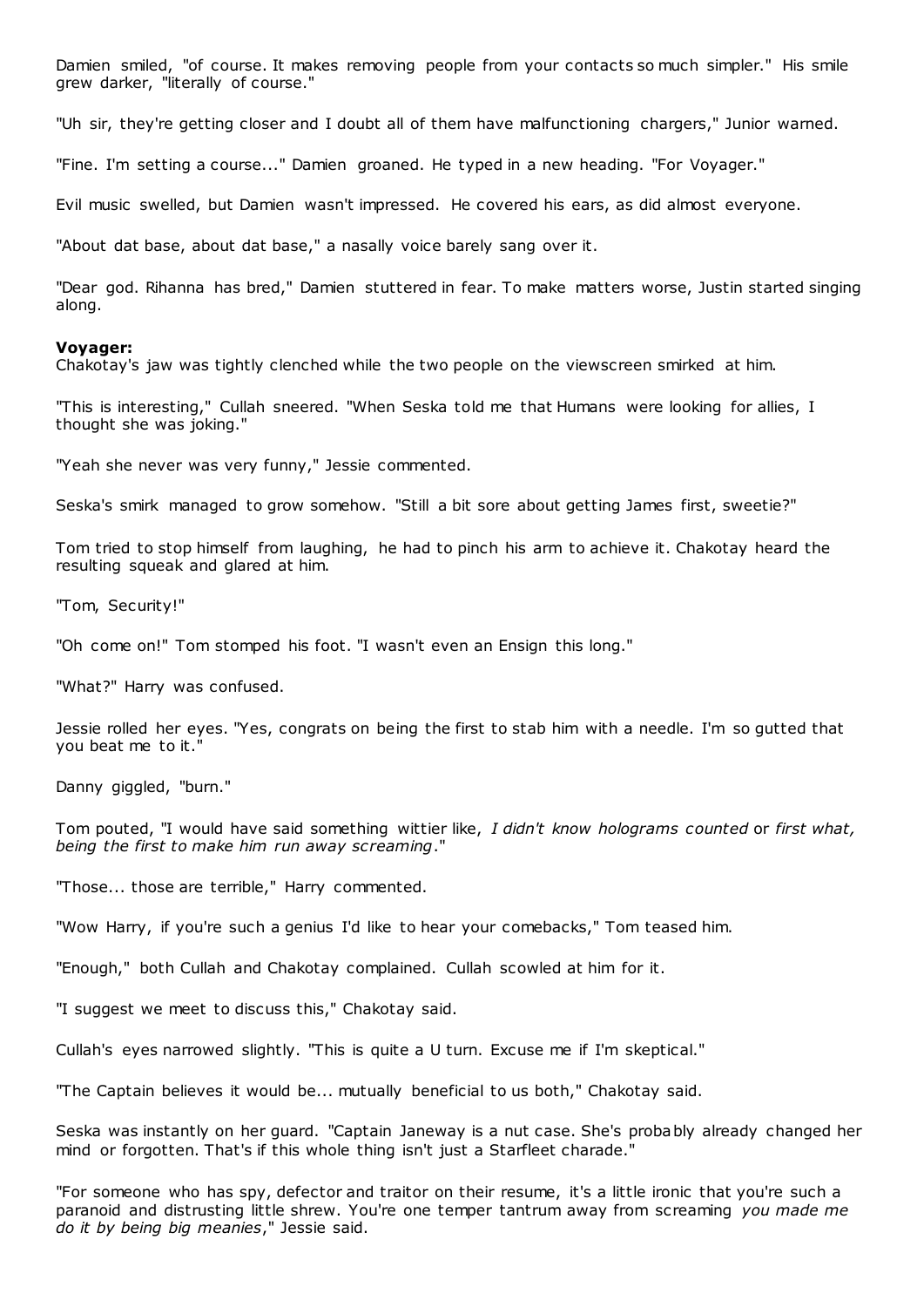Harry chuckled, "now that's a zinger."

Chakotay resisted a smirk for now, the deadly look on Seska's face and the thought of Kathryn taking a failed alliance out on him helped with that. "On the contrary, Seska. She's preparing for the negotiation as we speak and there isn't a coffee in sight."

Cullah didn't understand, but that got Seska's full attention. "Very well. We'll come to discuss terms. Transport us aboard when we arrive."

"Since when do you get to make the decisions? I'm the Maj," Cullah growled.

"The question is, which of our decisions are more worthwhile and successful?" Seska smiled deviously.

Cullah's eyes darted side to side, his face shrivelled up more than usual. "None of them. Your idea of battle plans is to make yourself pregnant. I bet Voyager trembles at the thought every night. Typical woman's plan."

"Typical Kazon man taking credit for all the other, more violent plans that were made by a woman. Do I make you feel inferior?" Seska taunted him,

Chakotay groaned, he gestured his hand at Harry. "Turn that off." Thankfully the viewscreen changed from the bickering couple to empty space. "Any other replies?" he said hopefully.

Harry shook his head, "no Commander. Not yet."

"How long until the Nistrim arrive?" Chakotay asked.

"Hmm, from their location and if they went at maximum warp. Two hours," Harry replied.

Tom pulled a face, "oh, that's so gonna clash with the memorial party."

"Party?" Chakotay's eyebrow twitched. So did Tuvok's.

"Well duh. Old Summy was a legend around here. He deserves a proper send off," Tom said.

Jessie looked at him. "You don't even know who he is, do you? It's just an excuse for a party."

"Of course I do. He's the guy who came up with the A Shuttle Survived fiesta and Set A Course For Home rave," Tom gloated.

Chakotay groaned into his hand. "Oh, he said he had calmed down these last few years."

"Yeah right. He found the algorithm to change synthehol into the real thing," Tom said.

Harry frowned at him, "wasn't that Sam Marke?"

Tom shrugged casually, "Sam Marke, Summarke. Day-ta, dah-ta."

Jessie shuddered. "ugh, at least the first one sound alike. That does not."

"I'm surprised there's no 47 reference drinking game," Danny commented.

Tom laughed, "oh yeah, we did try that but the Doctor wasn't happy."

"Next you'll be organising a Janeway's off the juice party," Jessie said.

"That's a stupid idea. We all know she's worse without it. Now that *is* a flimsy excuse," Tom muttered.

Danny smiled as if she liked the idea. "Well hold on, let's not rule that out."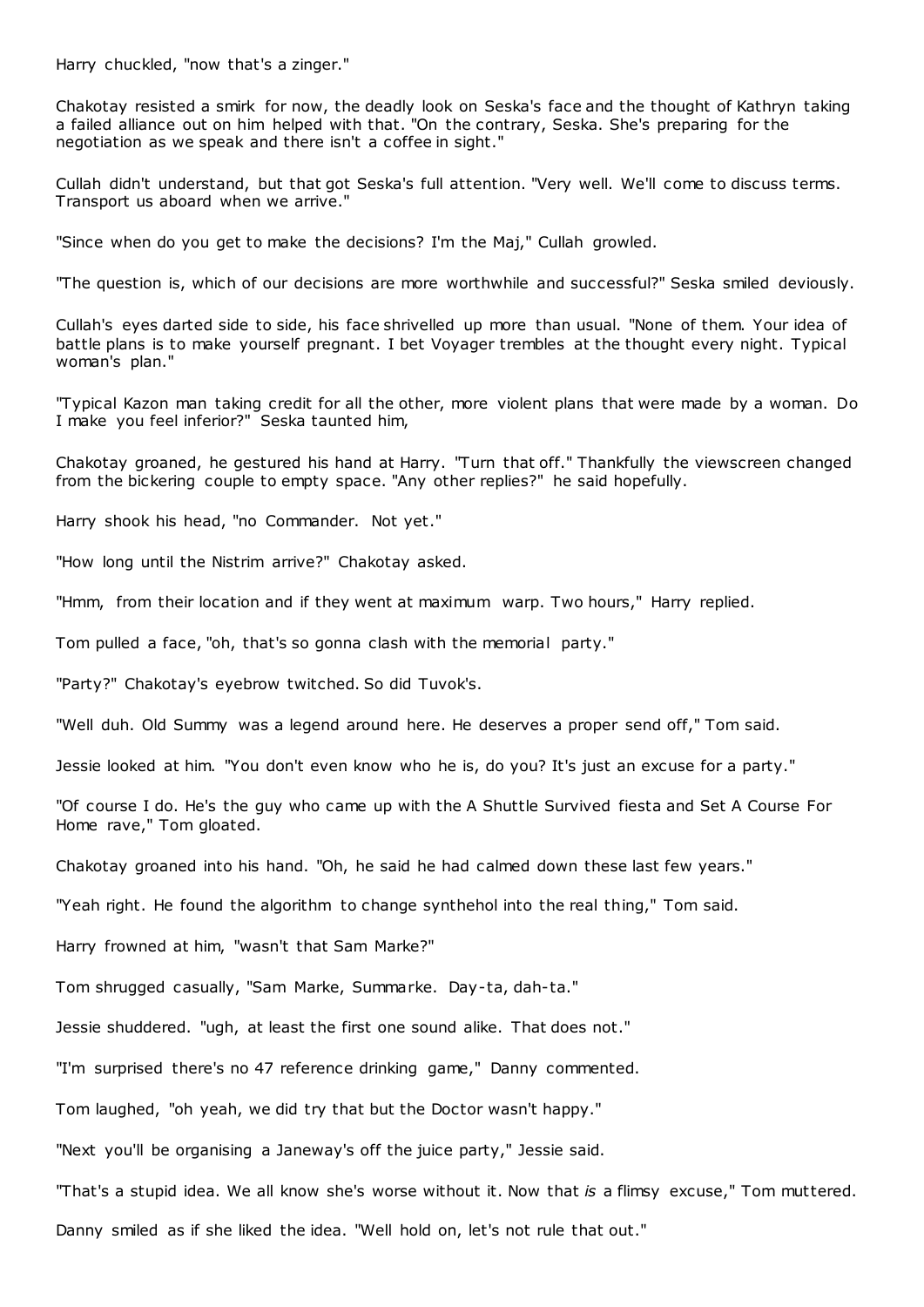"Let's. It makes no sense. Yay Janeway's irritable and keeps getting us almost killed. Let's boogie," Tom scolded her.

"Look Tom. I'm not going to let you turn my good friend's memorial into another pointless *haha they're drunk, so funny* scene. You'll just have to..."

"Oh, I'm supposed to be in Security. Toodles," Tom stuttered, he ran into the turbolift.

"Just when I think that guy couldn't get more punchable he goes and says toodles," Jessie said. Everyone nodded their agreement.

"I may as well pay my respects before the drinks are poured," Chakotay muttered.

# **The Mess Hall:**

A full blown party was in progress. Party food was mostly untouched on top of the tables, however lots of empty bottles were lying around everywhere. A lot of the people in the room were completely hammered. Most of the drunks danced stupidly in the centre of the room, a lot of the others were lying unconscious on the ground.

Tom was busy hitting on a group of girls, "so girls, what do you think of having a guy who can burp pop hits such as Tragedy or I Will Survive?"

"Um, come back when we're drunk," one girl said, she sipped some of her coke.

"That'll be never," another girl muttered.

The first girl turned around to try and block Tom from the group. He didn't get the hint, he put his arms around two of the girls. "Ok, one at a time, or do you want to go on a group date?"

Neelix ran past the group, yes he was streaking again. He dashed by a blank faced Chakotay standing at the doorway.

"I... You know... ugh," he stuttered while trying to find the right words. Instead he gave up and walked straight back out.

# **The Conference Room:**

Kathryn stared at her opponent with a fiery gaze, so ferocious the room temperature had gone up a few degrees.

"I don't have the patience for games," she hissed. When she didn't get a response her fist slammed against the table. "Damn it, you're nothing but a traitor. I don't trust you!"

Tuvok walked into the room, his eyebrow immediately jumped up outside the ship.

"Yes you heard me. A traitor to even your own species, even then you narrowly fit in," Kathryn continued.

Tuvok wasn't alone, two more people followed him inside. Neither of them thought it would be a good idea to interrupt.

"You disgust me! You think we can be friends after this, you're sadly mistaken."

The three newcomers were joined by half of Security Team One, immediately regretting it when they saw what lay ahead of them.

"What? You dare insult my intelligence?" Kathryn spat. Her hand lunged forward to grab at her victim. Doing so made her recoil in pain. Her eyes flashed, everyone knew to step backwards. She slapped the disobedient and scolding hot cup of tea in front of her, toppling it over into a second puddle of brown liquid.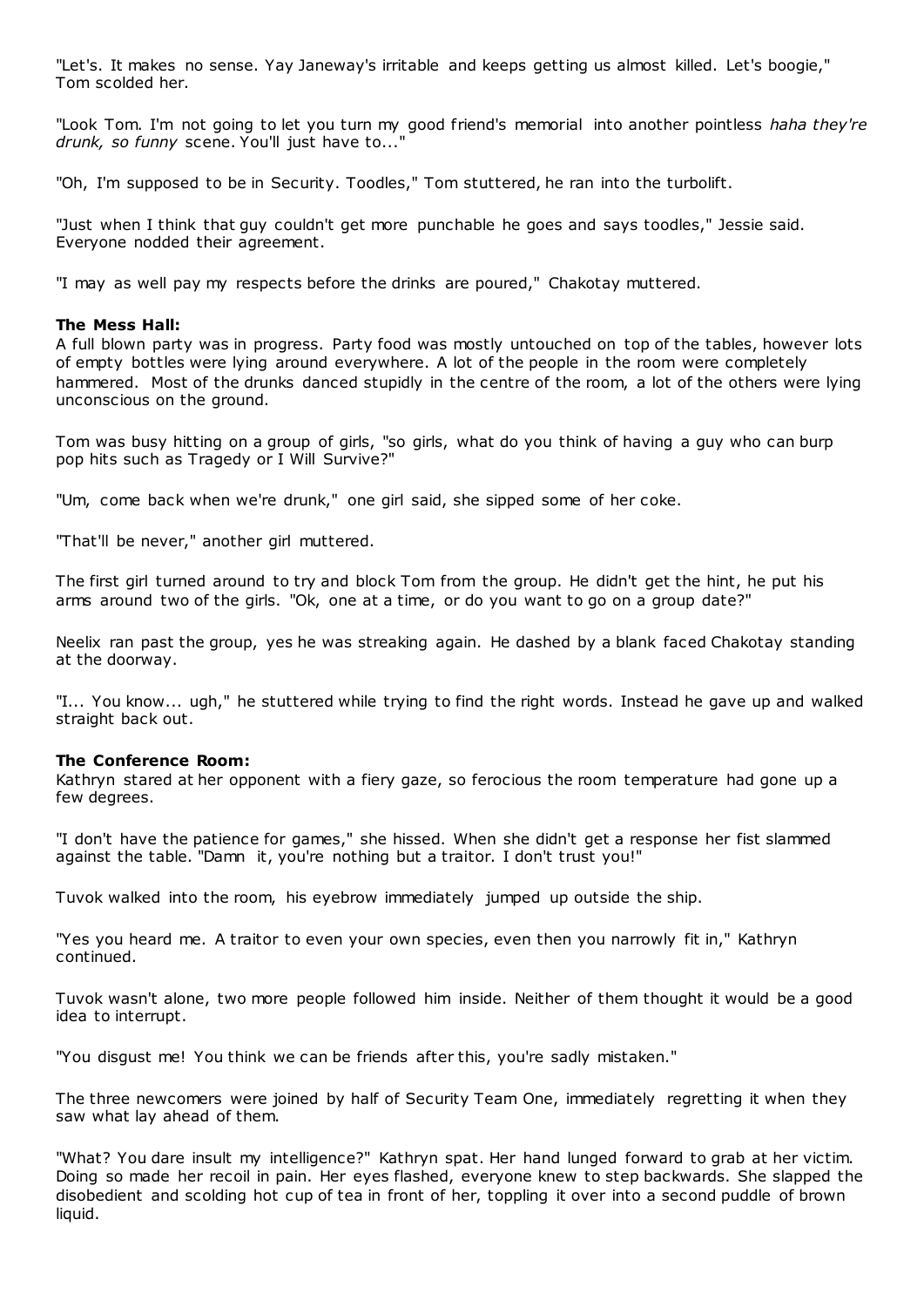"Um, I did mention the spoilt coffee. The Doctor did say there would be after effects," Tuvok said.

Kathryn huffed towards the first puddle, "you cannot hurt anyone anymore."

"I don't know, she looks the same to me," Seska said.

"Captain," Tuvok said calmly.

Kathryn's head turned quickly to stare him down. "What!?"

"Seska and Cullah have arrived. Perhaps you should try that Vulcan tea I suggested to calm you down," Tuvok said.

"You're one of them aren't you?" Kathryn hissed while pointing at the cup.

Tuvok's eyebrows were missing in action by now. He turned to his two guests. "Perhaps we should get started without her."

"Ohno," Seska smiled as she took a seat. "I wouldn't miss this."

"Oh boy, that's a mistake," Thompson commented. For once Foster agreed with him.

"No, I won't either," Kathryn snarled.

Cullah sighed impatiently. "This is what happens when you give women power. They act like this."

Seska rolled her eyes. "She'll have been like this since birth, Cullah."

Kathryn slowly approached the Kazon without even blinking once. It freaked both Foster and Thompson out so much they nearly ran out.

"Aaaw, are we a sad pathetic man that isn't strong unless he's belittling women. Poor baby," she said coldly.

"Calling people pathetic is not going to win you any friends here, Janeway," Cullah spat back.

"Neither is having a lovers quarrel with a cup of tea," Seska muttered quietly.

"I was questioning it!" Kathryn suddenly screamed in her face. Seska was taken aback, once she was safe she wiped her face down.

"Captain, may I suggest..." Tuvok quickly interrupted before he re-grew new eyebrows just to raise them again.

Cullah sneered, "yes, listen to your superior Janeway."

"Hmm, fine but first..." Kathryn said too sweetly to be sincere. She pointed at his face, "there's something on your face." Seska rolled her eyes as the Kazon looked down at the finger before the entire hand punched him in the nose.

#### **The Bridge:**

For some reason Craig was looking after Opps instead of Harry. He seemed to be pulling a face at the controls in front of him.

"Another party?" B'Elanna questioned.

"No, memorial service," Jessie corrected her sarcastically.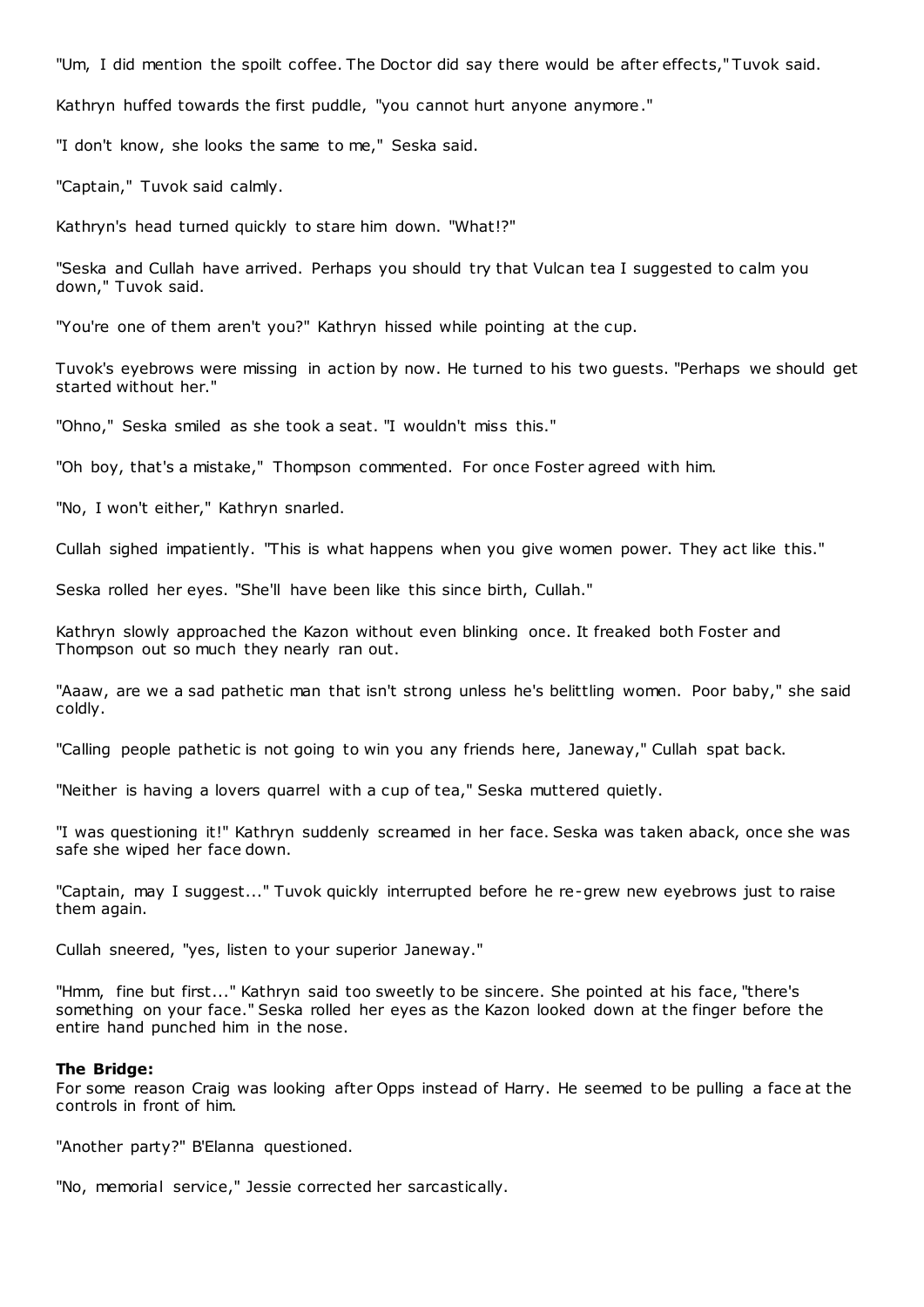James, manning the Tactical station, looked almost as confused as Craig. "I'm surprised you didn't know or were invited. Weren't you his boss?"

"I thought you'd recognise the sarcasm. It's just a bloody party," Jessie said while smiling back at him.

"Yeah I got that. It's just Tom was telling the rest of my team to invite and I quote *the hot girls*," James said.

B'Elanna frowned at him, "yet you said *his boss*. Am I not *hot?*"

"Oh god, abort, abort," Danny stuttered.

"I thought you would be more offended with being objectified by your looks, so I said that first. My mistake," James said.

B'Elanna narrowed her eyes at him. "Keep digging."

"Um..." Craig tried to interrupt.

"Why are you taking it out on me? If you want to go to the party so Tom can drunkenly hit on you, no one's stopping you," James said.

"Wait, why wasn't I invited?" Danny wondered aloud.

Jessie pulled a face, "well he did mention it here. Maybe we were."

"Um, ship approaching," Craig tried again.

"I don't want to go. I'd rather go on a date with a naked Neelix or a coffee-less Janeway," B'Elanna said. She turned towards Craig. "What, a ship? What kind?" Craig's eyes widened, then he looked back down at the station so he could answer her.

Chakotay stepped off the turbolift with the same deadpan look he had on before. "I really think a life of synthehol has created a bunch of lightweights." Everyone looked at him. "Seriously, that party only started ten minutes ago."

B'Elanna meanwhile glanced down at the computer in between the command stations. "Oh great," she groaned. "The FDA ship."

"At this point, I'd prefer an alliance with them," Chakotay muttered. "Hail them."

"Uh..." Craig mumbled while looking at the station again.

"Why is he...?" Chakotay asked.

"Everyone's at the party it looks like," Danny answered.

B'Elanna tapped something into the computer. "No answer. I'll try... oh."

"What?" Chakotay asked while he approached her.

"They're transporting straight aboard," B'Elanna replied.

James groaned, he quickly tapped something into Tactical. "Tuvok's left the allow transport through shields setting on again."

"We really need to get that removed," B'Elanna muttered.

"Where?" Chakotay asked.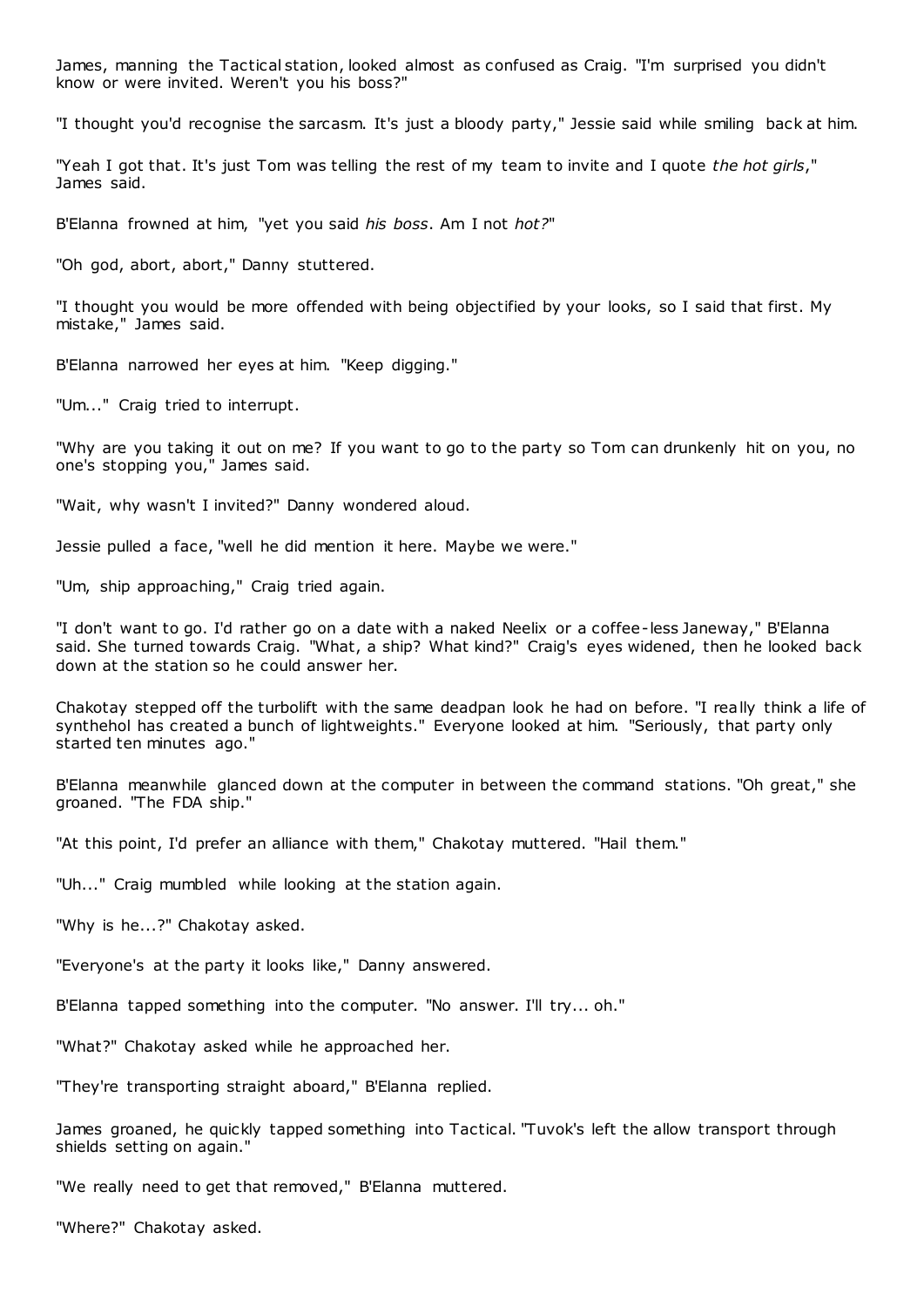"Mess Hall," B'Elanna sighed.

## **The Mess Hall:**

Nobody really noticed or were too drunk to care when the FDA crew rematerialised nearby the dance floor. The Intruder Alert alarm went off, but everyone just thought the resulting lights were disco lights.

"Ah, they are celebrating my arrival. The respect I deserve," Damien sneered.

Neelix chose that moment to run by the entire group. Only Myleene kept staring, everyone else averted their eyes and groaned in disgust.

Damien stared at Justin in further disgust, "please, he's only ugly to us because he's a badly designed, furry and spotty alien..."

"That's facist," Myleene commented.

"Oh dear god," Junior groaned.

"But you... you're hideous on a whole different level. You're offensive to all seven of my senses," Damien continued.

Justin sniffled, "you couldn't go five minutes without being mean."

"No, why would I?" Damien rolled his eyes.

Chakotay hurried back into the room, his view of the FDA were blocked by too many crewmembers.

Tom stumbled over with a drink in his hands, "party on Chuckles."

"Oh good, you're not drunk yet," Chakotay said, confusing Tom. "Have you seen Damien and a bunch of celebrities no one recognises?"

"Are any of them beautiful girls, cos if not no," Tom replied.

Damien's ears were burning. They directed him to the two men talking about him. "Ah Chuck A Day. I am here to laugh at your pathetic attempts to suck up to me with yet another alliance. Admit that you need me and I'll think about it." He stood closer to Chakotay and whispered, "ok don't tell my crew but I'm just here to get some of that deadly coffee you have."

Chakotay smiled, "do you want to trade your supply with ours?"

"Sure deal, Myleene come over and get a drink with me!" Damien yelled.

Myleene wasn't listening, she and Tom were getting on very well. "Hey, wanna make out in the corner?" he asked.

"Ok!" Myleene yelled. She and him wandered off.

"Screw it, where's Justin?" Damien asked as he looked around.

"I thought he'd be your first choice," Chakotay said.

Damien chuckled, "I like to save the best till last, or in this case the worst twat dying horribly till last."

"Look if we're going to do this properly, we called you here about the Kazon," Chakotay said.

"Eeew," Damien complained.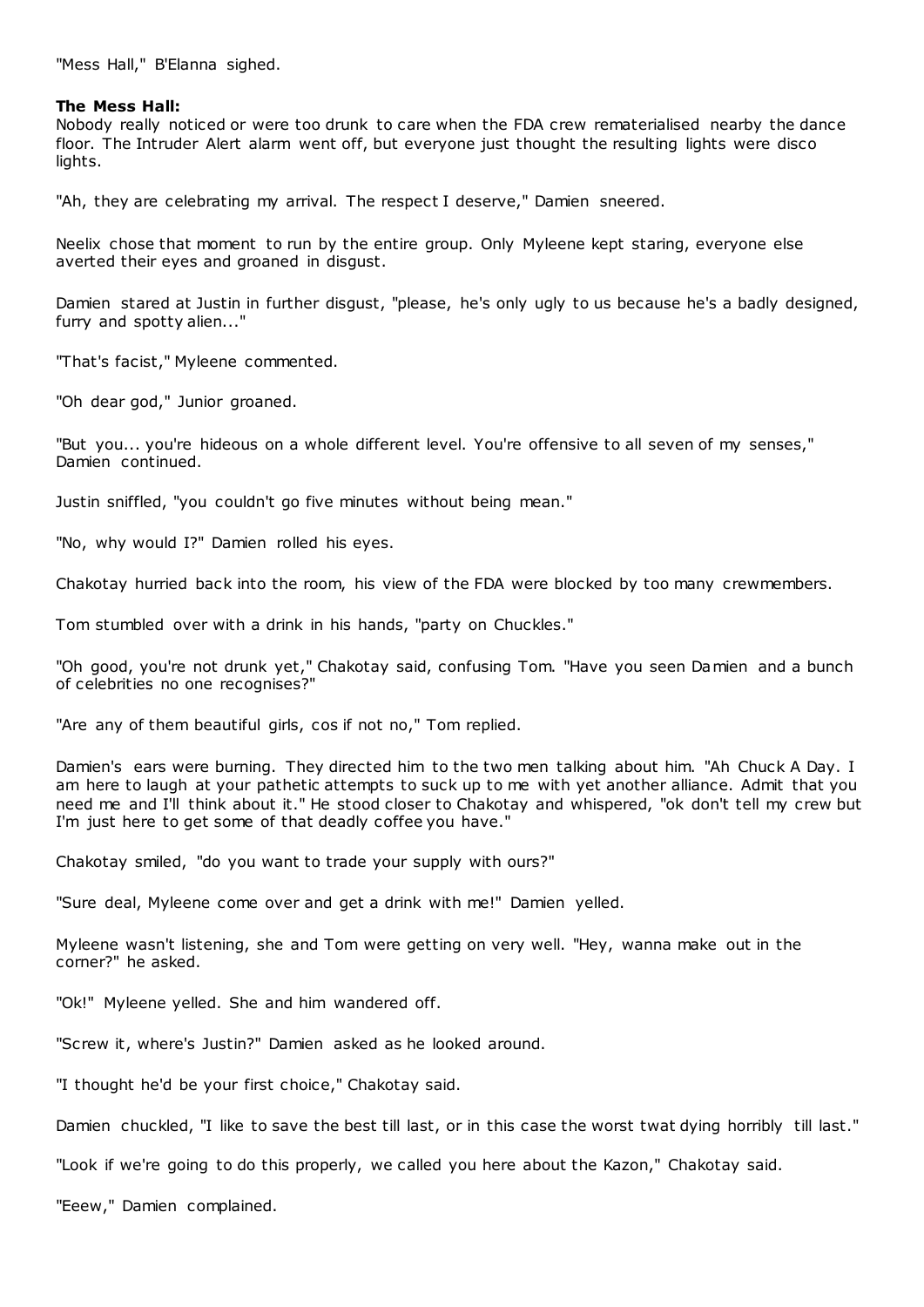"Oh my god, what's that!" Gareth screamed. Nobody listened to him.

Tom and Myleene walked back into view, Tom had lipstick marks all over his face. "Call me!" he yelled after her.

Harry stared at him with a bemused look on his face. Tom walked over to pat him on the shoulder. "That was quick," Harry commented.

"My god there's an ugly bat thing nearby Justin!" Gareth screamed and pointed in Justin's direction.

"No dice Chak. I know you need to get rid of that coffee. I'm giving you fresh coffee in exchange, that is the... ugh..." Damien shuddered. "Favour. In fact that's two."

"Not if you benefit from it. The whole point of looking for allies was so we'd have an easier time going through Kazon space," Chakotay said.

Damien laughed in his face, he even leaned forward to do it with greater effect.

"It's flying down, aaaggghh it has big teeth!" Gareth screamed, he started jumping up and down.

"What's so funny?" Chakotay grumbled.

"Oh I don't know where to start," Damien sniggered.

Gareth started running around the room in a blind panic, "we're all going to die!"

Neelix, still naked, walked over to a group of girls holding a tray of "food". They screamed twice and ran off.

Justin smiled nostalgically. "I remember when women used to do that to me."

A different girl bumped into him, he smiled politely at her. She took one look at his face and threw up on the floor.

"Why is nobody paying attention to me!" Gareth screamed. He rushed over to one of the panels by the door. The music changed abruptly to a stupid mid tempo song. Most of the room stared at the culprit.

*"It can happen to anyone of us, anyone you think of. Anyone can fall."*

"I... I don't even know what this is," Tom said in a confused voice.

*"Anyone can hurt someone they love."*

"I bet the lyrics had to be googled, cos no one remembers this piece of crap," Damien laughed.

Soon every empty bottle in the room were thrown at Gareth, making him a tad irritable. "For crying out loud, can't anyone else see that big bat thing flying around the room!?!? Oh and that song is a classic , and it's still played today!"

Everybody then looked up at the ceiling, the bat creature the awayteam captured in Lately was flying around the room.

Justin looked down at himself, "oh I was wondering what poked me before." He collapsed into a coma.

Danny just laughed, "ah ha, you won't get out of that for two weeks."

Chakotay stared at her, "when did you get here?"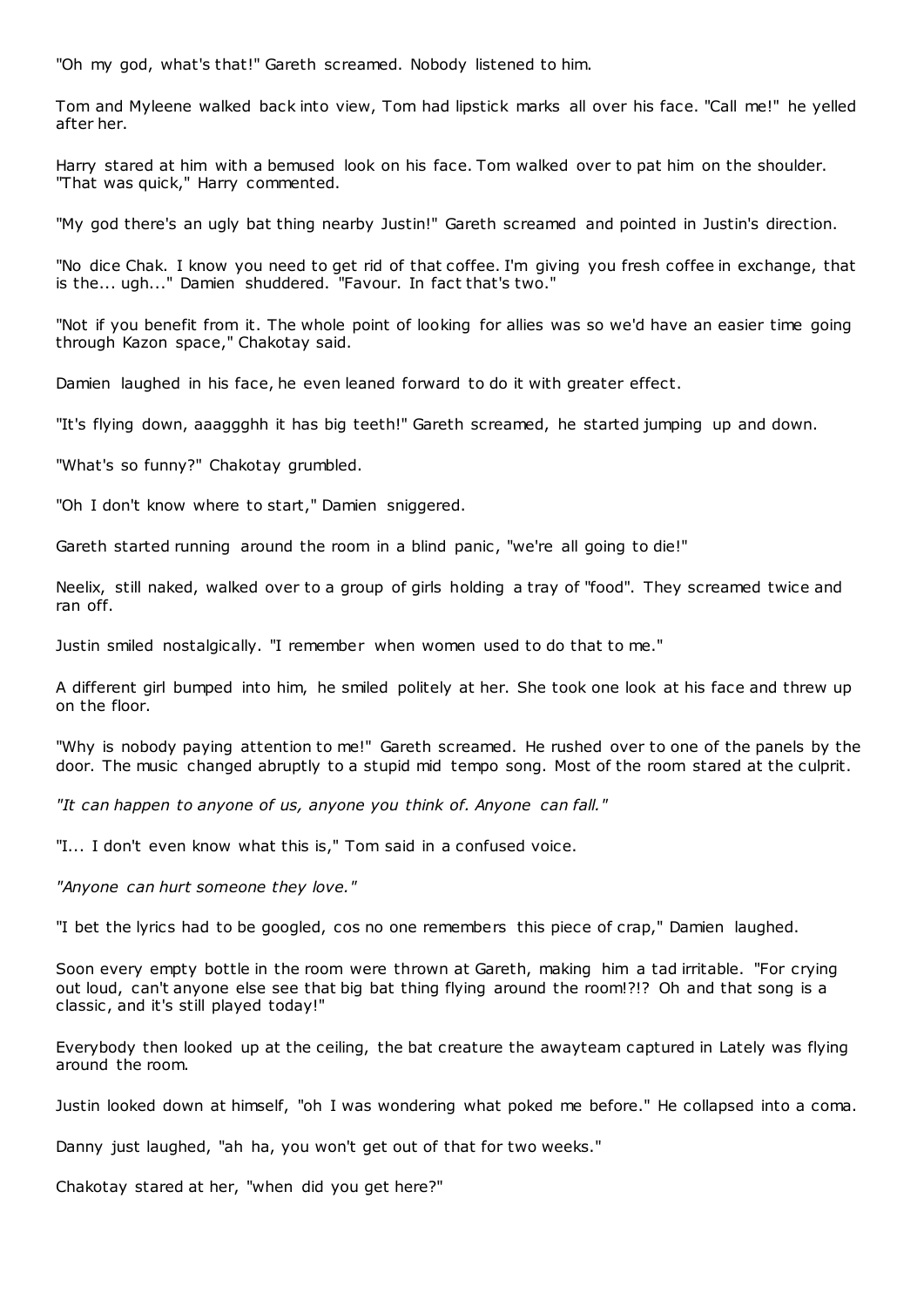"Somewhere between Tom going to make out and Tom coming back from making out. I can't narrow it down any further than that," Danny answered.

Tom didn't react at all until he noticed Harry laughing at him. He got offended just because of that.

"Ha, that thing is better than I thought," Damien laughed at Justin writhing on the floor in unconscious agony. "I'm sure we can follow you for a while to shoot at those bad tanned pricks. It's not like I've got any pursuers worth worrying about, it's boring."

"Great, help yourself," Chakotay said. He headed back for the nearest door. He was followed by the very few sober people left.

"Ok who votes we leave the room and party somewhere else!?" Tom yelled to get everyone's attention. All the conscious people cheered and followed him out of the room. Justin and several other unconscious drunks were left behind.

# **The Conference Room:**

Chakotay rushed through the door. "Captain, excellent news. I..." His eyes widened at the sight in front of him.

Kathryn's right hand seemed to be frozen half way through a face slap as she looked towards him. "Don't... you... knock!?"

Seska used that opportunity to kick her in the knee and run for the exit. Foster and Thompson did a quick rock, paper, scissors. Foster ended up following her.

"Um, dare I ask?" Chakotay asked Tuvok.

"No," Tuvok and Cullah answered.

"Mr Thompson and I will escort you back to the transporter room," Tuvok said. The two men were more than eager to walk out of there. Thompson quickly followed them.

"Hmm, I dunno what..." Chakotay stuttered. Seska ran back in to try and force kiss him. Before she could do that a chair flew at her, knocking her straight to the floor. "Uh, Kathryn... she may be annoying, but she's still pregnant."

"So? I'm doing the poor thing a favour," Kathryn grumbled.

"What did she do to deserve that?" Chakotay was disgusted to ask.

"Well..." Kathryn immediately went into flashback mode.

*Kathryn sat in her chair nice and calmly. Everytime she nodded her head, her hair would blow in t he wind and angelic voices would start singing.*

*Seska sat opposite her with devil horns on her head, and eyebrows permanently fixed so she'd look angry and evil.*

*"I hate you. You're a bad woman, although stunningly beautiful and smart. God I'm jealous of you, you bitch," Seska ranted.*

*Cullah nodded, he continued gazing lovingly at Kathryn. Tuvok sat there as he usually did, but he seemed to be saying the word "logic" over and over.*

*"Chakotay, Chakotay, baby, James, Chakotay, baby, James, James," Seska continued ranting, she stopped to drool for a bit. "I can see where James gets his gorgeousness from."*

*"I know," Kathryn said in a smooth voice.*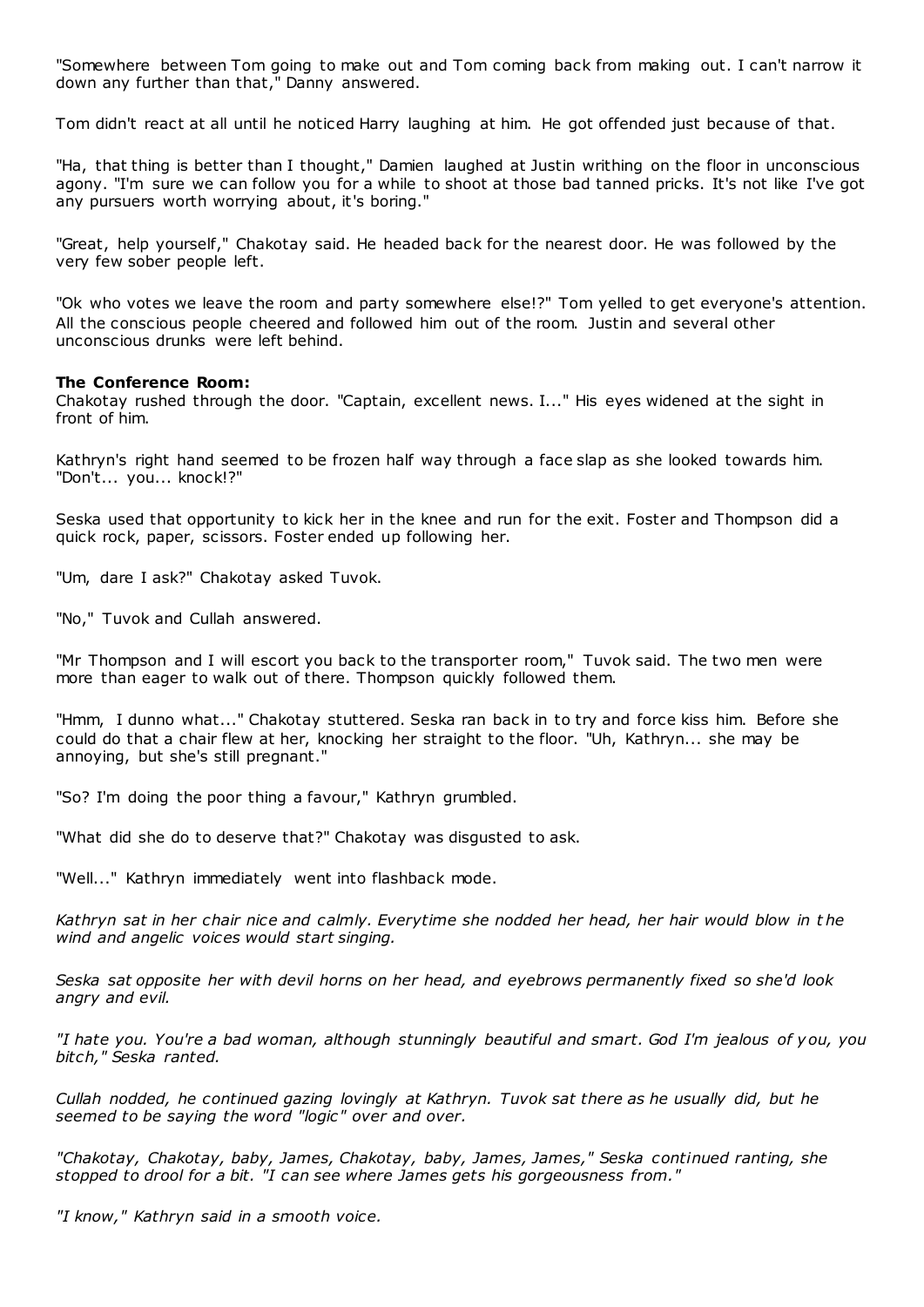*"Chakotay, Cullah... transporters and replicators. Traitors and Marquis. Betrayal," Seska continued.*

"I... I think you're losing the plot," Chakotay said to interrupt it.

"Oh no, I noticed it was going on longer than I planned so I condensed it down," Kathryn said. "You got the general jist."

Chakotay shook his head, "no, it's an expression; you've lost the plot."

"Well the original was about a party and some girl who eats rings. Why would I want to find it?" Kathryn said in a confused voice.

Chakotay stared blankly at her for a few minutes, she smiled sweetly in return.

"You know what. I'll tell you the good news later," he said.

# *Captains Log Supplemental: Like the cuddly wuddly bear he is, Chakotay has gotten me some new lovely nice and new coffee. Supposedly the creature that makes the lethal coffee is still hanging around in the Mess Hall. I'm thinking of a plan to get rid of it but somehow I get distra... oh coffee.*

#### **The Bridge:**

"You traded the coffee? How it was lethal?" Kathryn questioned.

"Damien, he has people like Justin and Gareth in his crew. Work the rest out," Chakotay replied.

"So how does the coffee bat fit into this story?" Kathryn asked.

Tuvok raised his eyebrow, "my theory is that it escaped and it was attracted to the loud music ."

Danny shook her head gently as she could, "firstly duh, secondly most probably."

"Wait, what loud music?" Kathryn asked.

Everyone stared blankly. Chakotay laughed nervously, "loud footsteps don't you mean Tuvok."

"We're being hailed," Harry said.

"On screen," Kathryn ordered.

"Wait, by who?" Chakotay asked.

Harry sighed, "the FDA ship."

Kathryn frowned, "what do they want?"

"On screen," Chakotay said.

Damien appeared on the viewscreen. "Are you sure you don't have anymore of that coffee? Not only did Justin drink all of the stuff you gave us, but he came back to life a few hours later."

"The coffee doesn't kill, at least that quickly anyway," Kathryn muttered.

"Yeah well he got stung too," Damien said.

Chakotay sighed, "look the creature that makes it is stuck in our Mess Hall, and we can't sedate it as a few crewmembers are still in there."